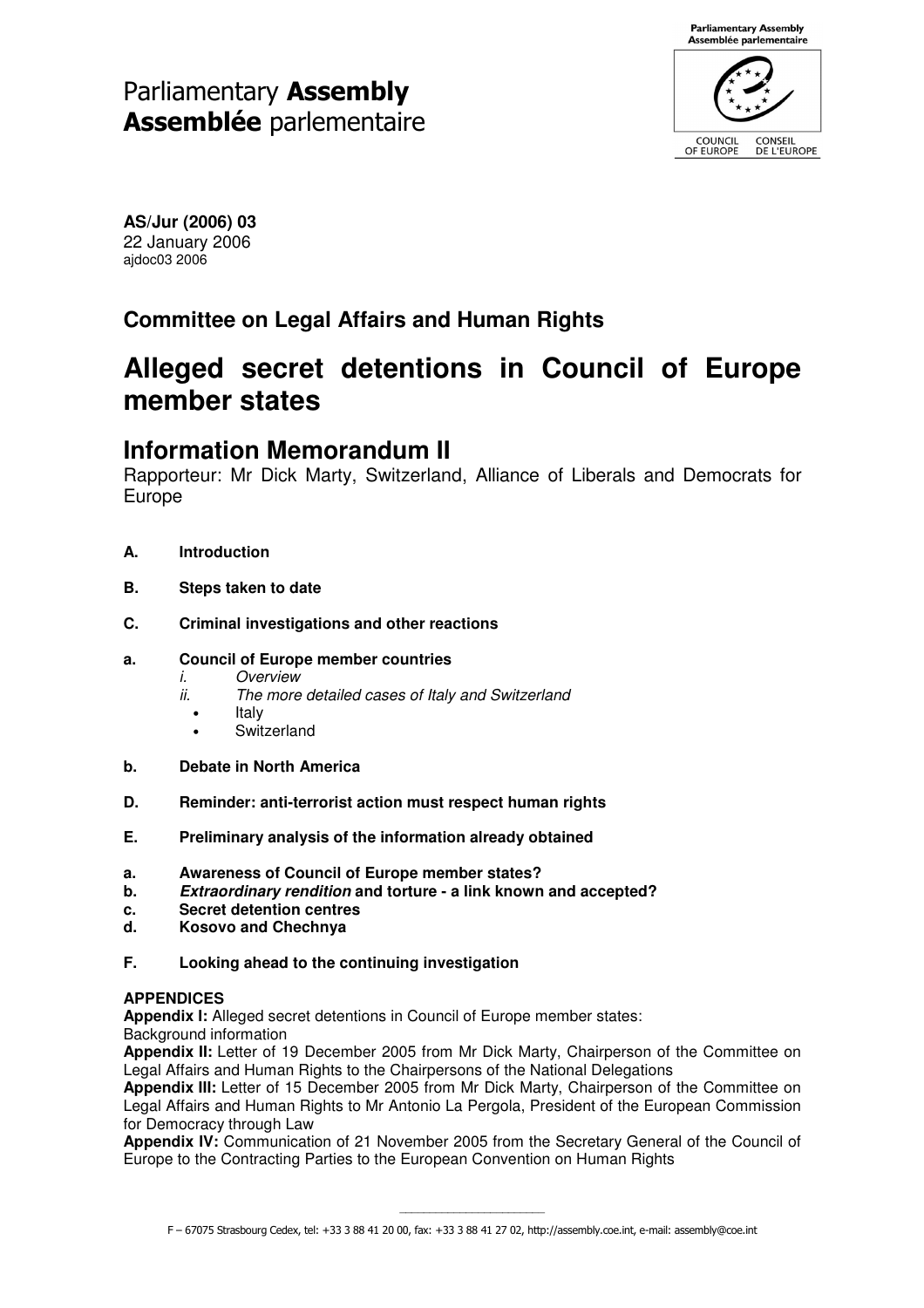1. First of all, it is necessary to set this work in context in terms of both facts and chronology (the latter being of some significance in this affair). I would stress that the allegations that are now receiving media coverage worldwide were already known and were condemned by the Council of Europe Parliamentary Assembly in a report on the "Lawfulness of detentions by the United States in Guantánamo Bay" presented by my colleague Kevin McNamara, to which I shall refer in this memorandum<sup>1</sup>. In his report he condemned the illegal practice of "extraordinary rendition" and recommended that Council of Europe member states "*ensure that their territory and facilities [were] not used in connection with practices of secret detention or rendition in possible violation of international human rights law"* 2 .

2. At the time, the issue did not elicit the same media coverage as it is now receiving. We may well ask why it is only now that the allegations concerning secret detention centres in Europe are triggering a proper debate and public shock and indignation at the reports of illtreatment and even torture in this connection. In countries that pride themselves in being long-standing democracies that protect human rights, the revelation of these allegations should have sparked off reactions and categorical condemnation several months ago, and yet this was not the case, with a few exceptions, such as the article by the writer and journalist Stephen Grey ("United States: trade in torture", *Le Monde diplomatique*, April 2005) and the articles by Guido Olimpio in the *Corriere della Sera* and his book *Operazione Hotel California* (Feltrinelli, October 2005).

3. I am particularly struck by the fact that it is in the United States that the discussions first really took off. Following an article in *The Washington Post* and a report by *Human Rights Watch* (HRW) published in early November, the international media have reported allegations that the CIA is or was running a system of secret prisons, including prisons in certain "central and east European democracies". Numerous aircraft chartered by the CIA allegedly flew over, to and from European territory (benefiting, therefore, from airport facilities in Council of Europe member states) in order to transport suspects, completely illegally, to these secret centres.

4. Whereas *The Washington Post* did not mention any countries by name (further to an agreement entered into with the United States Government, which, to my mind, suggests that the reports are true), HRW expressly mentioned Poland and Romania. The press reports also quote denials by officials from Poland<sup>3</sup> and Romania, but also Latvia, the Czech Republic, Georgia, Armenia and Bulgaria.

5. Since then, recent further information has extended the list of countries allegedly concerned by the existence of secret detention centres. According to a fax from the Egyptian Ministry of European Affairs to the Egyptian Embassy in London, intercepted by the Swiss intelligence services, such centres existed in Romania, Bulgaria, Macedonia, Kosovo and Ukraine.

6. On 5 December 2005 ABC reported, in turn, the existence of secret prisons in Poland and Romania that had apparently been closed following *The Washington Post*'s revelations. According to ABC, eleven suspects detained in these centres were then transferred to CIA facilities in North Africa. They were allegedly submitted to the harshest interrogation techniques (so-called "enhanced interrogation techniques"). I would point out that the ABC article confirming the use of secret detention camps in Poland and Romania by the CIA was available on the Internet for only a very short time before being withdrawn. This strikes me as a telling indication of the pressure put on the media in this affair (in this particular case, the pressure was apparently brought to bear direct by the CIA).

<sup>1</sup> See Doc.10497, report by the Committee on Legal Affairs and Human Rights (Rapporteur: McNamara) and Resolution 1433 (2005), on the *lawfulness of detentions by the United States in Guantánamo Bay*.

 $2^{2}$  Above-mentioned Resolution 1433 (2005), § 10.vii.

 $3$  A denial that was firmly reiterated by President Aleksander Kwasniewski on 7 December 2005.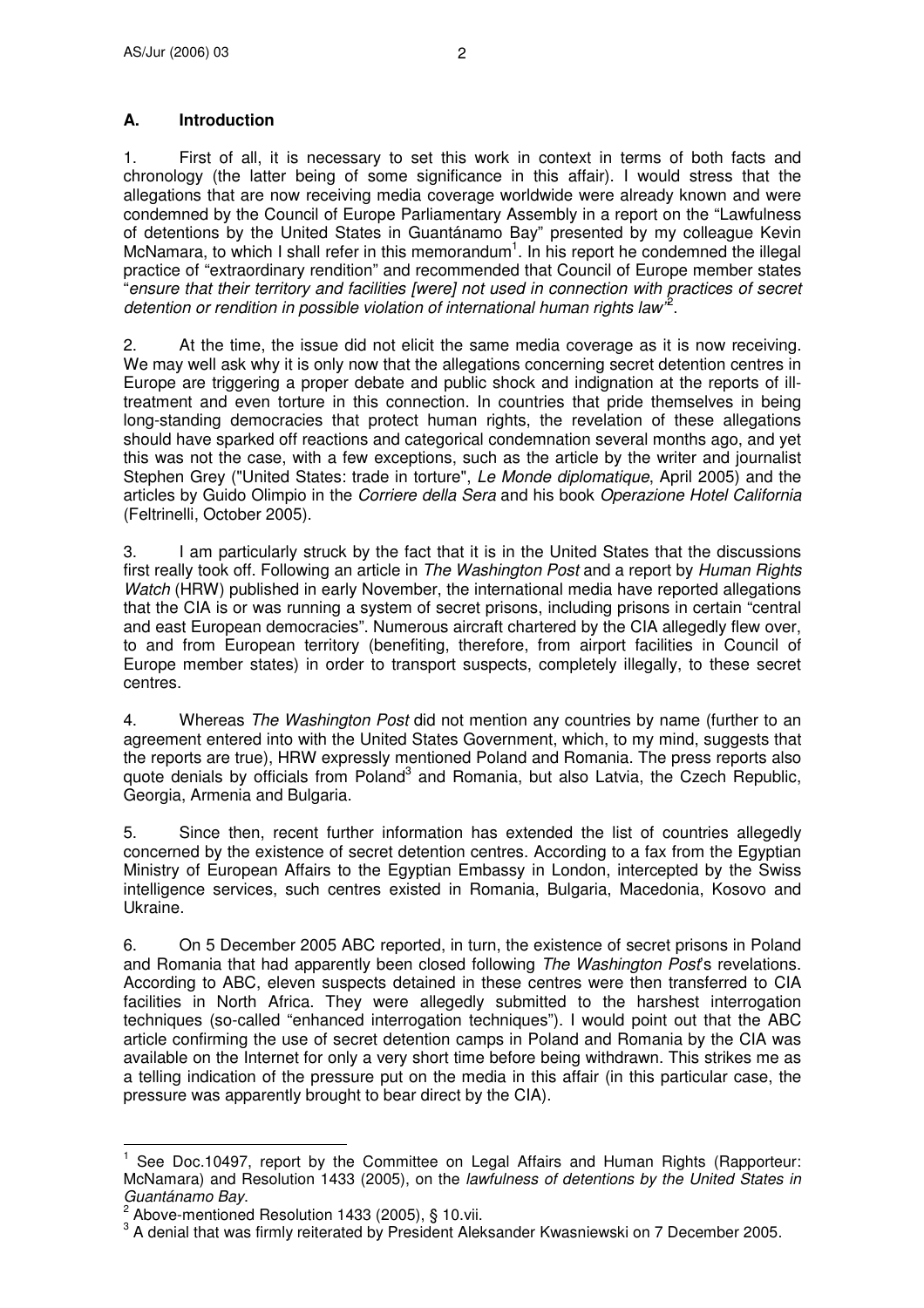7. It would seem from confidential contacts that the information revealed by *The Washington Post*, HRW and ABC came from different sources, probably all well-informed official sources. This is clearly a factor that adds to the credibility of the allegations, since the media concerned have not simply taken information from one another.

8. In an interview broadcast by the American channel ABC on 29 November 2005, the Director of the United States Central Intelligence Agency, Porter Goss, did not deny the existence of CIA secret prisons in various parts of the world where people suspected of terrorism were held. He did, however, categorically deny that the United States used torture, while refusing to pass judgment on certain interrogation techniques used by its services.

9. On 5 December 2005, Condoleezza Rice, the American Secretary of State, made a statement addressed to Europeans in which she did not, at any point, deny the existence of the alleged centres, or of the flights transporting detainees, but reaffirmed the need to resort to "extraordinary renditions" in the context of efforts to counter terrorism. The only thing that Ms Rice categorically denied was the use of torture.

10. On 3 November Mr Friso Roscam Abbing, spokesman for Franco Frattini, Vice-President of the European Commission and Commissioner for Justice, Freedom and Security, said that the Commission would be seeking further information, on the grounds that such secret detention centres would be a violation of the founding principles of the European Union. On 4 November he said that the Commission had no reason to doubt the denials by the Polish and Romanian Governments. On 14 November Mr Frattini told the European Parliament that he welcomed the investigation initiated by the Council of Europe and that his departments would be following it closely. On 7 December 2005 Mr Frattini wrote to his colleagues Jacques Barrot and Benita Ferrero-Waldner asking them to support the requests the Committee on Legal Affairs and Human Rights of the Council of Europe Parliamentary Assembly had submitted to Eurocontrol and the European Union Satellite Centre (EUSC). On 28 November 2005 the British Foreign Secretary, Jack Straw, asked the American authorities, on behalf of the European Union, for explanations of the alleged stopovers in Europe of aircraft chartered by the CIA.

11. On 4 November Alvaro Gil-Robles, Council of Europe Commissioner for Human Rights, called for an investigation into the allegations.

12. The same day, the President of the Parliamentary Assembly, René van der Linden, asked the Committee on Legal Affairs and Human Rights, in a press release, to look into the allegations, stating that, if such detention centres did in fact exist, it would be a violation of the principles of both the European Convention on Human Rights and the European Convention for the Prevention of Torture.

13. Mention should also be made of the stand taken by the United Nations High Commissioner for Human Rights, Ms Louise Arbour, who said in an article in *Le Monde* published on 7 December 2005 that secret detention was a form of torture in itself, for the person detained, who was at the mercy of the detaining authorities, and, worse still, for the families, who were faced with a situation that amounted to that of a missing person.

14. On 15 December the European Parliament agreed, in principle, to set up a temporary committee to investigate the alleged illegal transfer of detainees and the suspected existence of secret CIA detention facilities in the European Union and in candidate countries. On 12 January 2006 the European parliamentarians decided to go ahead and set up such a committee. On 18 January the European Parliament, sitting in Strasbourg, approved the mandate and membership suggested by the Conference of Presidents of the Political Groups for its temporary 46-member committee, which is to investigate the allegations of CIA prisons in Europe where persons suspected of terrorism have allegedly been detained and tortured. I am highly satisfied to note that the work of this committee explicitly reflects a continued desire to co-operate fully with our investigation.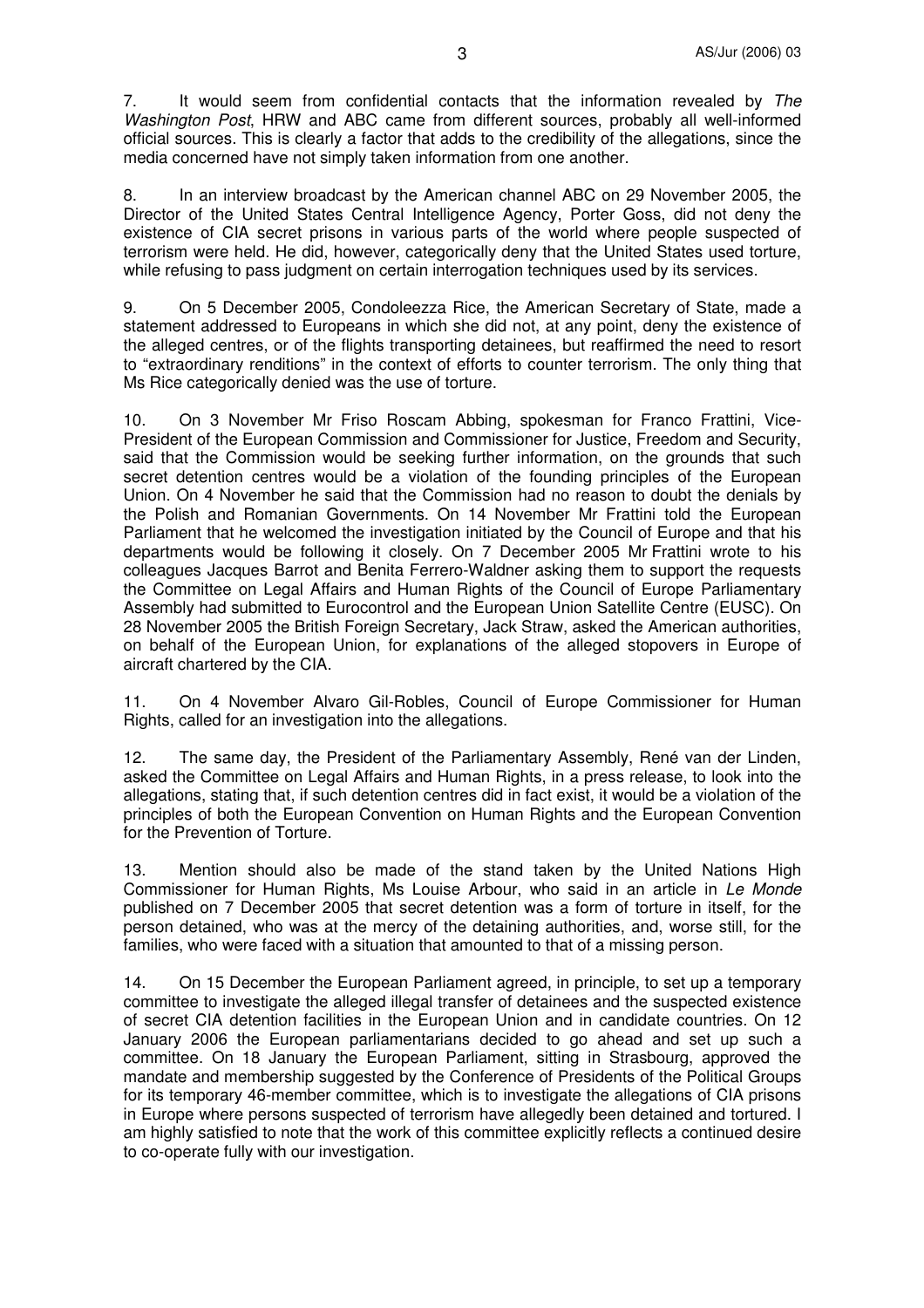15. In November and December 2005 the Committee on Legal Affairs and Human Rights was particularly active in connection with this affair. At its meeting on 7 November 2005 it decided, inter alia, to invite the Secretary General of the Council of Europe to ask all Contracting Parties to the European Convention on Human Rights for information about the allegations, in accordance with the procedure provided for in Article 52 of the Convention. At the next meeting, on 22 November, I presented the information I had been able to obtain and my preliminary conclusions<sup>4</sup>. At its meeting on 13 December 2005 the committee:

- appointed me Rapporteur
- decided to ask the European Commission for Democracy through Law (Venice Commission) to prepare a legal opinion assessing the legality of secret detention in the light of Council of Europe member states' international obligations, in particular the European Convention on Human Rights and the European Convention for the Prevention of Torture, and expressed the wish that this opinion be submitted as soon as possible;
- instructed its Chair to submit to the Bureau a request for an urgent procedure debate on the allegations of secret detention in Council of Europe member states at the January 2006 part-session of the Assembly;
- extended the Rapporteur's mandate to visit the headquarters of the European institutions and make fact-finding visits to certain Council of Europe member states if he deemed it necessary.

16. On behalf of the Committee on Legal Affairs and Human Rights, I submitted a request to the Bureau for a debate under urgent procedure on the allegations of secret detention in Council of Europe member states at the January 2006 part-session of the Assembly. I was informed that, as the deadline for States'replies under the procedure set in motion under Article 52 ECHR was not until 21 February, the Assembly Bureau had decided, at its meeting on 9 January 2006, to suggest holding a current affairs debate, ie a debate without a report, which nevertheless leaves me free to submit this information memorandum to the Committee on Legal Affairs and Human Rights.

## **B. Steps taken to date**

17. In response to the committee's request of 7 November 2005, the Secretary General of the Council of Europe, after addressing the Committee of Ministers, sent a request for information to the States Parties to the European Convention on Human Rights, in accordance with the procedure provided for in Article 52, asking them to reply by 21 February 2006.

18. On 14 November 2005 requests for information were sent to the Polish and Romanian delegations to the Council of Europe Parliamentary Assembly and to the United States Permanent Observer to the Council of Europe.

19. Letters were sent to the EU Satellite Centre and Eurocontrol on 29 November 2005, asking them to provide technical assistance with the preparation of the prospective report by forwarding certain information concerning flights and satellite pictures of certain sites, taken on different dates.

<sup>&</sup>lt;sup>4</sup> See document AS/Jur (2005) 52 rev 2, Information Memorandum presented by the Rapporteur. See also the statement *on alleged secret detention centres in Council of Europe member States* adopted by the Assembly's Standing Committee at its meeting in Bucharest on 25 November 2005 (Synopsis No.2005/130).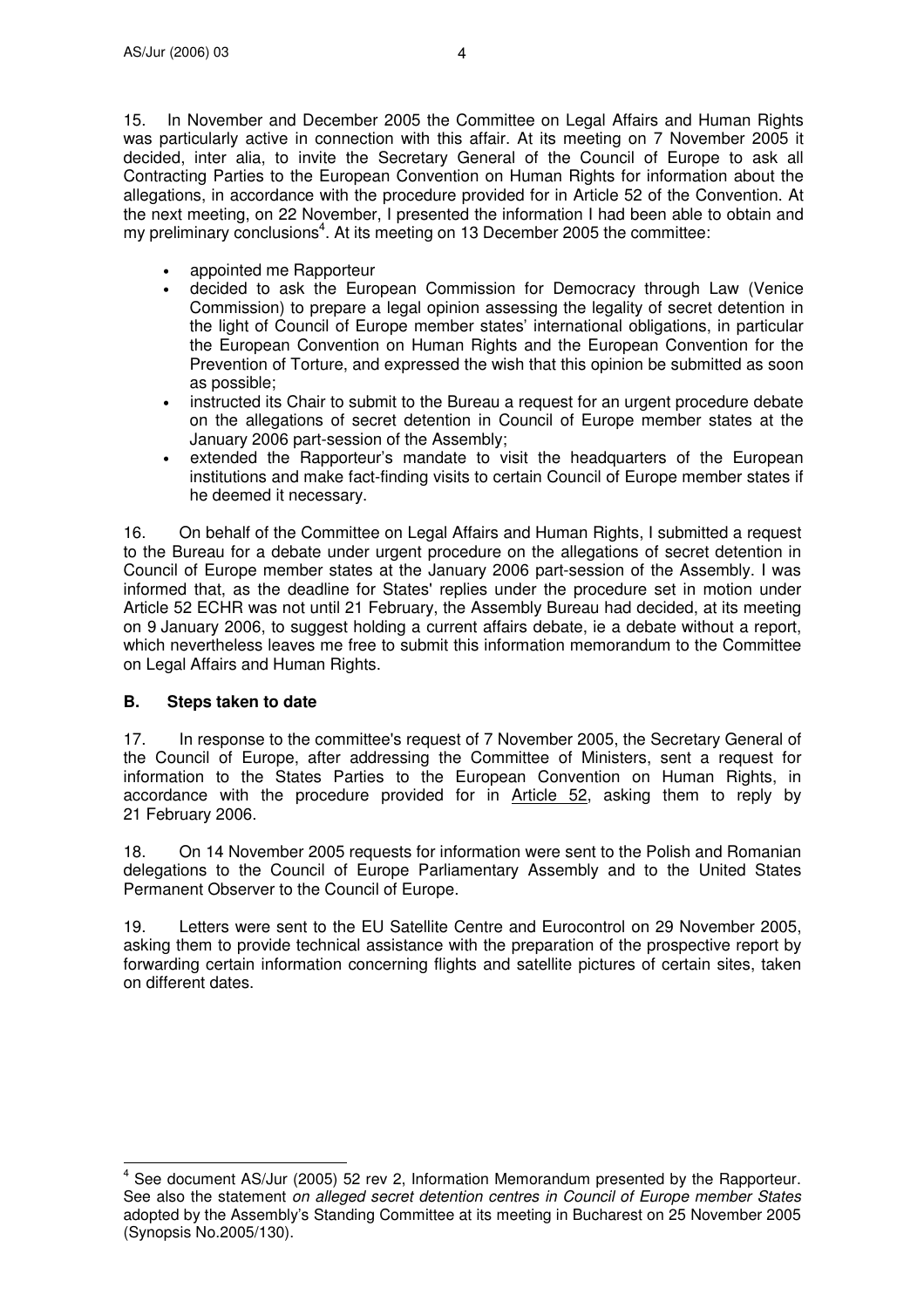20. The Venice Commission, for its part, was informed at its meeting on 15 December 2005 of the request from the Committee on Legal Affairs and Human Rights for an opinion. It decided to instruct several of its members to start work on the matter (see Appendix III).

21. In a letter dated 10 January 2006, the Secretary of the Venice Commission informed me that work was already under way. The Venice Commission has instructed a working group comprising six eminent experts to draft an opinion for approval at its next plenary session, on 17 and 18 March 2006.

22. A questionnaire was forwarded to all the leaders of national delegations to the Parliamentary Assembly on 19 December 2005 so that the parliamentarians would put questions to their governments within their own parliaments, making use of their twofold mandate as national parliamentarians and members of the Assembly (see Appendix II).

23. On 5 January 2006, I met the prosecutor responsible for the Abu Omar case, Mr Armando Spataro, in Milan. He told me about one of the most comprehensive judicial inquiries so far carried out in Europe into a kidnapping carried out as part of an "extraordinary rendition" operation by the services of a foreign country.

24. I also had various meetings with NGO representatives and investigative journalists specialising in terrorism.

## **C. Criminal investigations and other reactions**

### **a. Council of Europe member countries**

#### *i. Overview*

25. In two countries (**Italy** and **Germany**) judicial investigations have begun into "abduction" of persons subsequently transported to Guantànamo, Afghanistan and other detention centres by means of aircraft belonging to entities with hidden direct or indirect links to the CIA. The Italian prosecution service has even issued arrest warrants against CIA agents after the violent abduction of a Muslim, Abu Omar, in a Milan street in February 2003. The German judicial authorities are taking part in the investigation and have themselves begun investigating the case of a German citizen of Lebanese origin, Khaled al Masri. After being arrested by mistake in Macedonia he was reportedly taken to Kabul for interrogation<sup>5</sup>. Lastly, a **Spanish** judge is enquiring into whether the CIA used Son Sant Joan airport in Majorca as a base for transport of Muslim suspects, as announced by the Spanish minister of internal affairs, José Antonio Alonso, on 15 November 2005. The same aircraft as transported Abu Omar landed at least three times in Spain (and in other European countries).

26. The **Polish** Government ordered an enquiry into the alleged existence in Poland of secret CIA detention centres. The findings were to have been made known in December, but so far none have been published (although a parliamentary committee had been informed of its findings). On 21 December 2005, I wrote to the head of the Polish delegation to the Parliamentary Assembly, Mr Iwinski, asking him to let me have the findings as soon as possible.

<sup>5</sup> A reporter working for the German television channel ZDF, Mr Brase, has passed onto me a certain amount of information and contact details of people involved locally, which I shall follow up in the next stages of my own enquiry.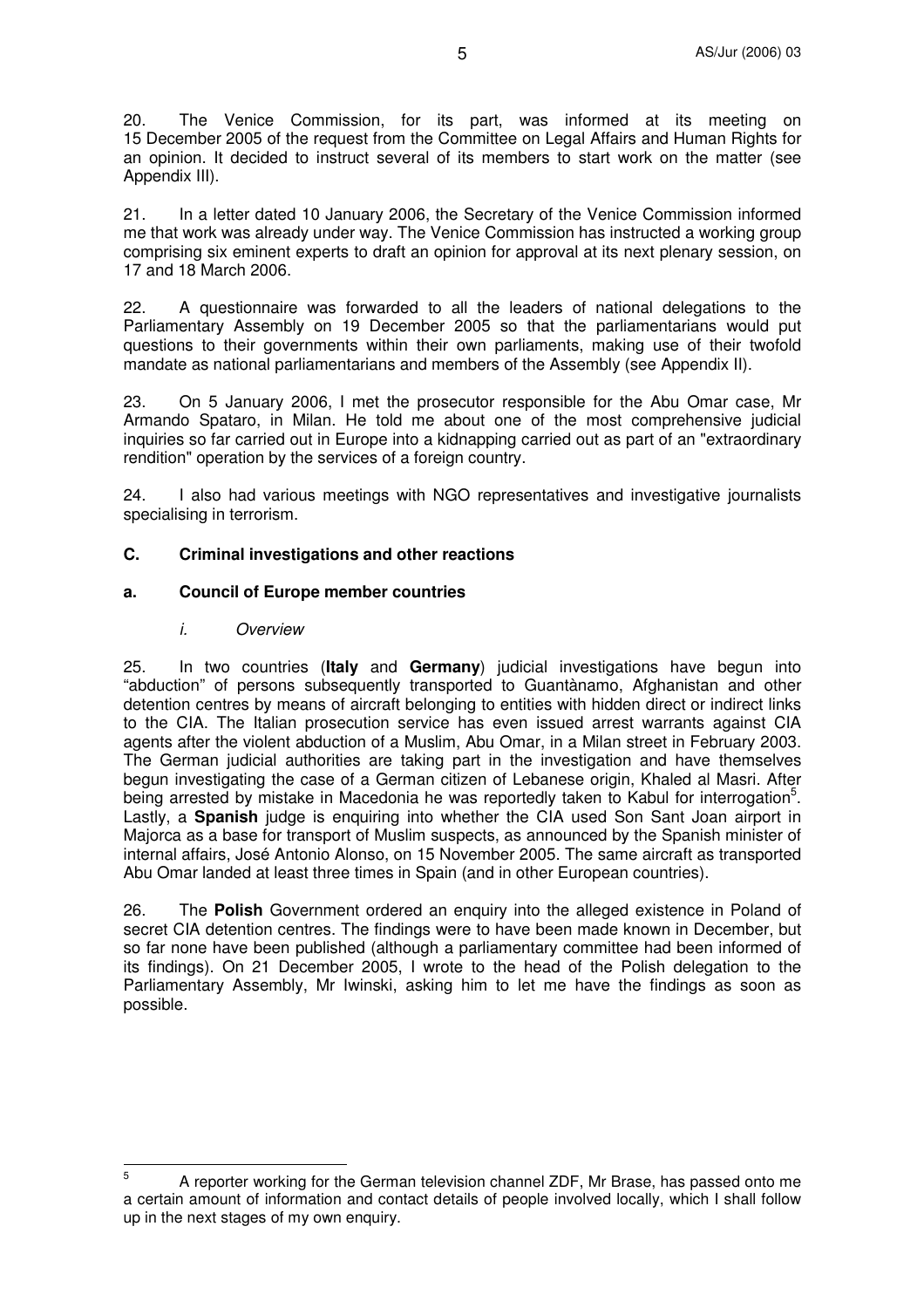27. On 6 December 2005, at the instigation of the opposition, the **Romanian** Parliament set up a commission to investigate the alleged existence of a secret detention centre on Romanian territory which the American secret services were said to have used for torture. A non-governmental human rights organisation (OADO – Organizația Pentru Apărarea Drepturilor Omului) sent specialists to all the places specifically mentioned in recent months as possible sites of secret detention centres. Their conclusions do not seem to provide any evidence of such centres. Traces of destroyed temporary structures are visible near Babadag training camp, Feteşti airbase and Mihail Kogălniceanu army base, but seemingly they were used in connection with international military exercises in the 2003-2005 period; American military personnel in transit were apparently accommodated there in May and June 2003. OADO stresses the absence of any basis for the allegations. On 20 January 2006 the head of the Romanian delegation to the Assembly wrote to me forwarding his delegation's replies to my 19 December 2005 questionnaire to heads of PACE delegations. The replies give general information about agreements between the United States and Romania on secret-service cooperation and NATO agreements. The bilateral agreement signed on 6 December 2005 (and not yet ratified) provides in its preamble that the parties are to respect national sovereignty, the United Nations Charter, human rights and their international obligations. The replies stress that no official Romanian authority was aware of any secret detention centre on Romanian territory. Nor have the Romanian authorities received any request for overflight of Romanian territory or use of Romanian airports by aircraft suspected of belonging to the CIA. They also state that military airfields have not been used by civil aircraft. The government has not asked for any further explanations, saying that it is satisfied with those given by Condoleezza Rice.

28. In the **United Kingdom** the NGO Liberty threatened the government with legal action for facilitating and colluding in use of torture if there was not an immediate enquiry into the very large number of flights and overflights by CIA-chartered planes and the possible use of certain United Kingdom airports. In reply to a parliamentary question on the subject, the United Kingdom foreign affairs minister, Jack Straw, stated in December 2005 that a thorough search of the relevant logs had not found any CIA request to use British airports in connection with transport of suspects. According to an internal memorandum dated December 2005, attributed to the private office of the foreign affairs minister and published by the *New Statesman* on 19 January 2006, the British Government intends to take the following approach to the problem: extraordinary renditions are usually illegal, but complete confidence should be placed in the assurances provided by Ms Condoleezza Rise during her trip to Europe. The British press made a point of accusing the Government of duplicity. It remains to be seen whether the memorandum does indeed reflect the Government's official attitude. On 20 January I also received, from Mr Angus Robertson MP, a detailed report of numerous suspect movements of aircraft transiting through Scotland.

29. Further to questions to the government in the Bundestag from the leftwing and Liberal groups, the **German** Government asked the American authorities for information about CIA use, or not, of Frankfurt and Ramstein airports. In answer to most of the questions from the two groups, the government stated that it could provide replies only to the committee specially authorised to oversee the secret services. Asked whether the government or the German secret services knew of the existence of any secret detention centres on German or European territory, the government categorically denied any knowledge of such centres on national territory; with regard to the remainder of the question, it referred to its objection of principle that it was the special committee which had jurisdiction in the matter. In answer to a question from the leftwing group, the German air traffic safety office provided a detailed list of flights by two aircraft apparently chartered by the CIA which had landed at airports in Germany in 2002 and 2003, 137 and 146 times respectively and mainly at Frankfurt, Berlin and the US Ramstein base. However, the office was unable to provide the members of parliament with information as to the identity of any passengers. On 17 January 2006 the German members of parliament decided to set up a committee of enquiry to report back as soon as possible on the role of the intelligence services (BND) in Baghdad and on certain aspects of anti-terrorist action (including allegations of flights and overflights of German territory by CIA-chartered aircraft). Discussions are still under way as there seem to be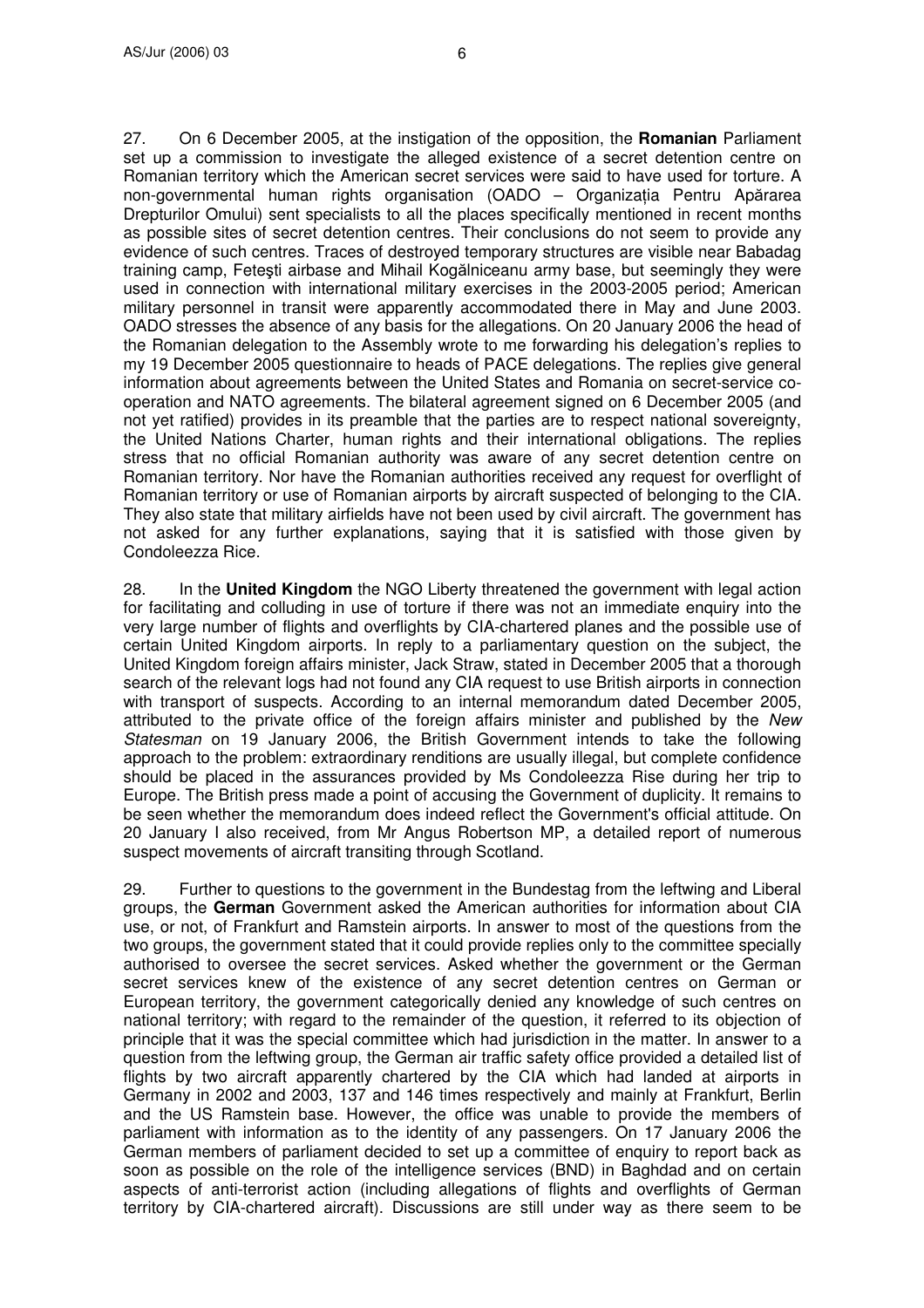misgivings in some political circles about setting up a committee that might undermine the operational capacity of the BND.

30. The **Armenian** parliamentary delegation forwarded to the head of internal security services the questionnaire which was sent on 19 December 2005 to heads of national delegations to the Parliamentary Assembly. The replies received shed no further light.

31. In response to parliamentary questions, the **Belgian** Government has launched an enquiry into flights and over-flights by CIA-chartered aircraft. So far, no stopover at a military airport has been discovered.

32. With regard to **Bosnia and Herzegovina**, their American lawyer 6 has sent me a detailed account of the case of six Bosnians abducted by American agents on Bosnian soil and taken to Guantànamo Bay, despite a Bosnia and Herzegovina Federal Supreme Court judgment ordering their release after police investigation had failed to uncover the slightest evidence against them. I shall be following developments in the case as part of my further investigations.

33. In a letter dated 19 January 2006, the leader of the **Cypriot** delegation to the Assembly forwarded to me his government's replies to the questionnaire I sent to the leaders of national delegations to the Assembly on 19 December 2005. The replies mention several landings in Cypriot airports, all of a technical nature (and therefore not subject to authorisation), of aircraft on the list forwarded to national delegations. The Cypriot Government states that it has no knowledge of secret detention centres on the part of national territory that is actually controlled by the Republic of Cyprus. It stresses that it is in its interests that full light should be shed on the matter and that it intends to use diplomatic channels to obtain explanations from the American authorities.

34. The **Danish** Government has asked the American authorities for explanations about CIA-chartered flights for alleged transport of prisoners over Danish territory.

35. The **Finnish** security services have reportedly asked the CIA for information about any passengers aboard a cargo plane which made a stop at Helsinki in 2003.

36. The **French** foreign affairs ministry has stated that it is checking with the civil aviation authorities on two flights which made stops in French territory and had apparently been chartered by the CIA.

37. In reply to a question from a European Parliament member, **Greece** is looking into the alleged existence of a secret prison at Souda naval base in Crete where persons suspected of involvement in the attacks on the London underground were allegedly subjected to violent interrogation by British agents.

38. The head of the **Irish** delegation to the Parliamentary Assembly informed me of the many questions to the government in the Irish Parliament, and of the replies received. In substance, the government expressed total condemnation of the practice of "extraordinary renditions" and stated that it had never authorised any overflights of Irish territory by chartered aircraft for that purpose.

6

Stephen H. Oleskey, of the law company WilmerHale.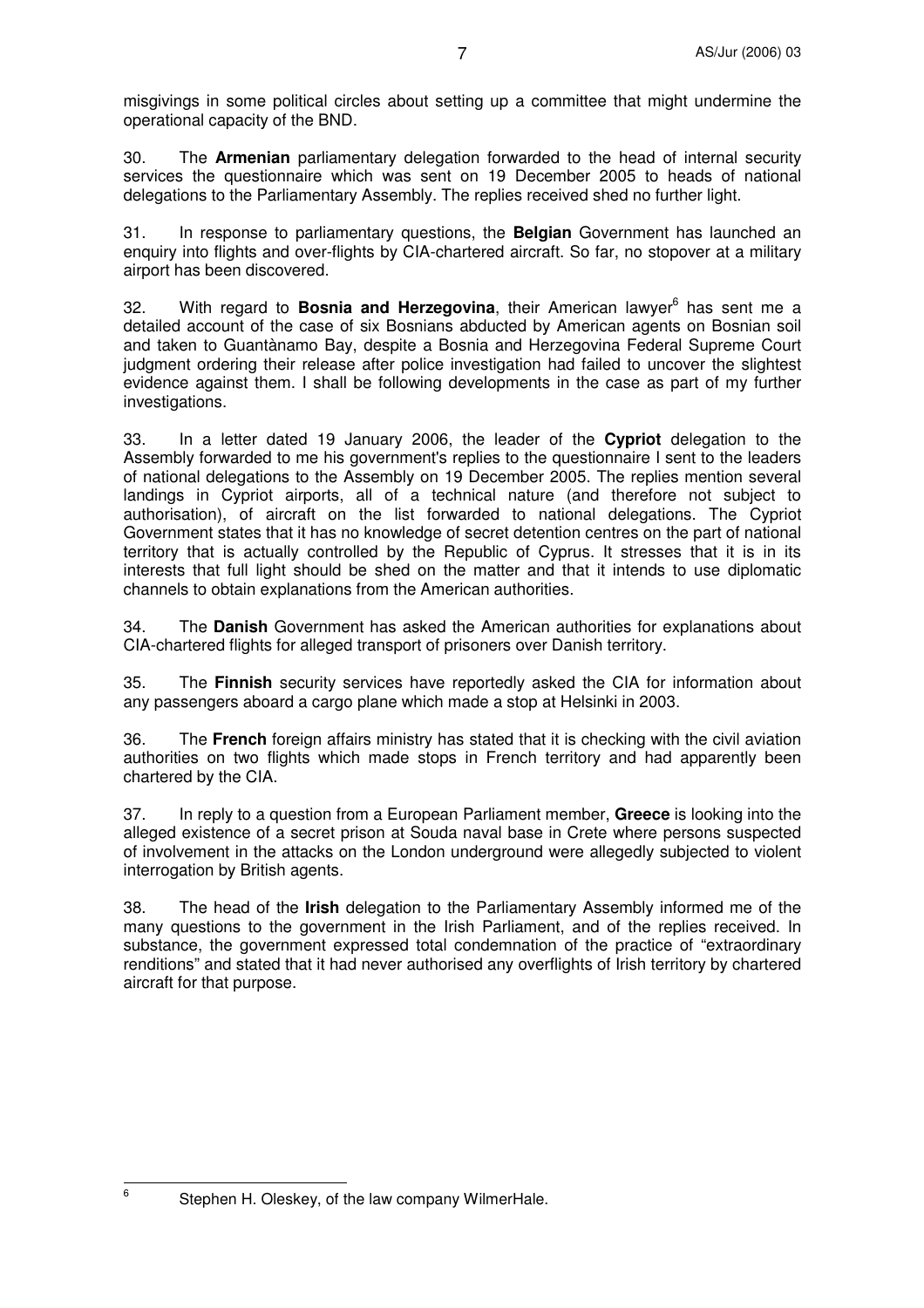39. The **Norwegian** Government apparently asked the American embassy for information about a plane which landed at Oslo on 20 July 2005 and was allegedly used by the American authorities for transport of suspected extremists.

40. The **Swedish** Government has instructed the relevant department and the civil aviation authority to look into flights to and from Swedish airports by United-States-registered aircraft since 2002.

## *ii. The more detailed cases of Italy and Switzerland*

**Italy**

41. At midday on 17 June 2003 an Egyptian citizen, Hassam Osama Mustafa Nasr, known as Abu Omar, was abducted in the middle of Milan. Thanks to an outstanding and tenacious investigation by the Milan judiciary and the DIGOS police services, Abu Omar's is undoubtedly the best known and best documented case of "extraordinary rendition"<sup>7</sup>.

42. Via the military airbases at Aviano (Italy) and Ramstein (Germany) Abu Omar was flown to Egypt, where he was tortured before being released and re-arrested. To my knowledge no proceedings were brought against Omar in Egypt.

43. The Italian judicial investigation established, beyond all reasonable doubt, that the operation was carried out by the CIA (which has not issued any denials). The Italian investigators likewise established that the presumed leader of the abduction operation – who had worked as the American consul in Milan – was in Egypt for two weeks immediately after Omar was handed over to the Egyptian authorities. It may safely be inferred that he took part, in one way or another, in Omar's interrogation.

44. The proceedings instituted in Milan are concerned with 25 American agents, against 22 of whom the Italian authorities have issued arrest warrants.

45. Abu Omar was a political refugee. Suspected of Islamic militancy, he had been under surveillance by the Milan police and judicial authorities. As a result of the surveillance operation, the Italian police were probably on the point of uncovering an activist network operating in northern Italy. Abu Omar's abduction, as the Milan judicial authorities expressly point out, sabotaged the Italian surveillance operation and thereby dealt a blow to antiterrorist action.

46. Is it conceivable or possible that an operation of that kind, with deployment of resources on that scale in a friendly country that was an ally (being a member of the coalition in Iraq), was carried out without the national authorities – or at least Italian opposite numbers – being informed? The Italian Government has denied having been informed. The presence on Italian territory of at least 25 foreign agents who abducted someone who had been granted political asylum and was already under police surveillance might have been expected, if not to create a diplomatic incident, then at least to trigger a sharp response from the national authorities. As far as I know, there was no such response. A further interesting point is that the Italian justice minister has so far not forwarded to the American authorities the Milan judicial authorities' requests for assistance and extradition.

<sup>7</sup> I have met the prosecutor who headed the investigation, Armando Spataro, and was able to obtain as full information as confidentiality and procedural requirements permitted. The Abu Omar case is likewise described in the book, already referred to, by the *Corriere della Sera* journalist Guido Olimpio, *Operazione Hotel California*, Feltrinelli, October 2005.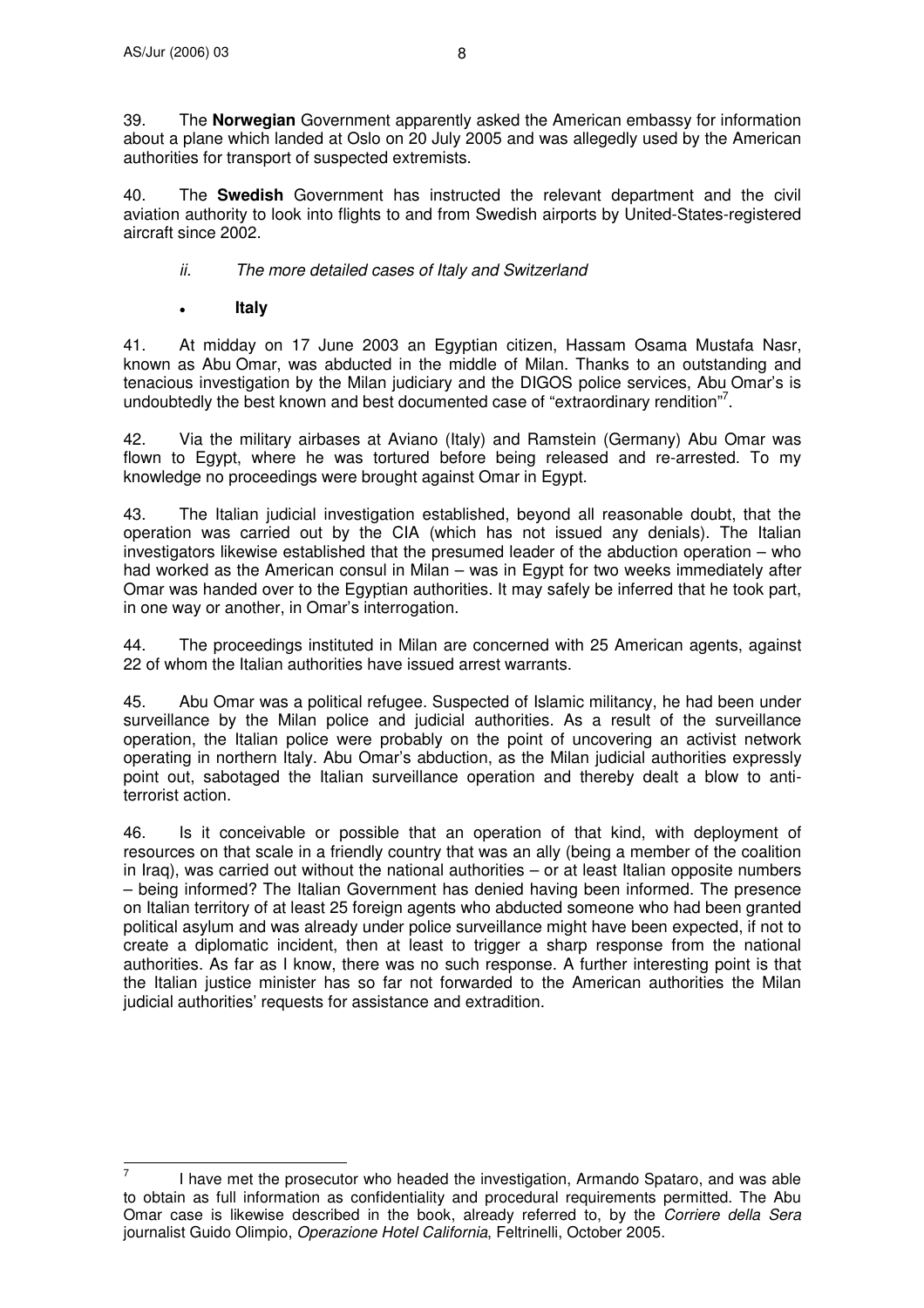47. Abu Omar's abduction is a perfect illustration of "extraordinary rendition". It is a clear indication that the method exists, together with complex logistic support in various parts of Europe and considerable deployment of personnel. It also plants doubts and raises the question of involvement of national authorities at one or other level.

#### **Switzerland**

48. The methods used to counter the terrorist threat are also under debate in Switzerland.

49. In May 2002 an American citizen, José Padilla, was placed under close surveillance by the Swiss federal police and US agents when he flew into Zurich from Pakistan. Padilla was suspected of wanting to introduce a "dirty" bomb into the United States and explode it. Apparently the Swiss police even questioned him before he flew on to Chicago, where he was arrested. Since then Padilla has been in detention without any detailed charges being brought against him and is considered an "enemy combatant". It was only quite recently that he was handed over to the civil justice authorities to avoid the Supreme Court's ordering his release. Visiting Switzerland in June 2002, the United States justice minister, John Ashcroft, warmly congratulated the Swiss authorities on the valuable part they had played in Padilla's arrest. However, the case has sparked controversy in Switzerland, to such an extent that a parliamentary committee has begun an enquiry, for it would seem that the police co-operated closely with the American services without notifying the competent judge, or at any rate informed him after the event, when Padilla had already been arrested in the United States. If notification had been made in time – as procedure requires – Padilla would most likely have been arrested and handed over to the American authorities in accordance with the procedure laid down and with the safeguards which operate in cases of judicial assistance and extradition (which are not applied to so-called "enemy combatants"). My request to consult the parliamentary committee's report was refused on the justice ministry's advice, on the ground that the file contained material "concerning third parties and potentially harmful to relations with another country".

50. In June 2005 the Swiss press, in connection with what it called the "Guantànamo Express", mentioned several aircraft which had temporarily landed in Switzerland and were suspected of carrying prisoners. On a visit to the United States in late June 2005, the Swiss foreign affairs minister asked his opposite number for explanations. To date, and despite a repeat request to the United States ambassador in Bern in December, no reply has been forthcoming from the American authorities.

51. The Egyptian Abu Omar, abducted by the CIA in Milan on 17 February 2003 (see the above section on Italy), was flown from the Italian base at Aviano to Ramstein in Germany, and then on to Cairo. The Italian judicial authorities have identified the aircraft used. The data, when compared with data held by Swiss air traffic control, indicate that he was flown through Swiss air space, which has prompted the federal prosecution authorities to institute an enquiry (the prosecution authorities at Zweibrücken, within whose jurisdiction the Ramstein base is located, have done likewise).

52. On 8 January the Swiss newspaper *Sonntagsblick* stated that, during the night of 11 to 12 November 2005, the Swiss intelligence services intercepted a fax from the Egyptian European affairs ministry to the Egyptian embassy in London referring to the existence of secret detention centres in Romania, Bulgaria, Ukraine, Macedonia and Kosovo. The newspaper published a copy of a Swiss departmental memorandum (in French) dated 14 November 2005 summarising the content of the original message intercepted (probably in Arabic). It was from the newspaper article that I discovered the content of the intercepted fax. Interception of the Egyptian fax has not been denied by the parties concerned. On the contrary the Swiss authorities are investigating the breach of official secrecy.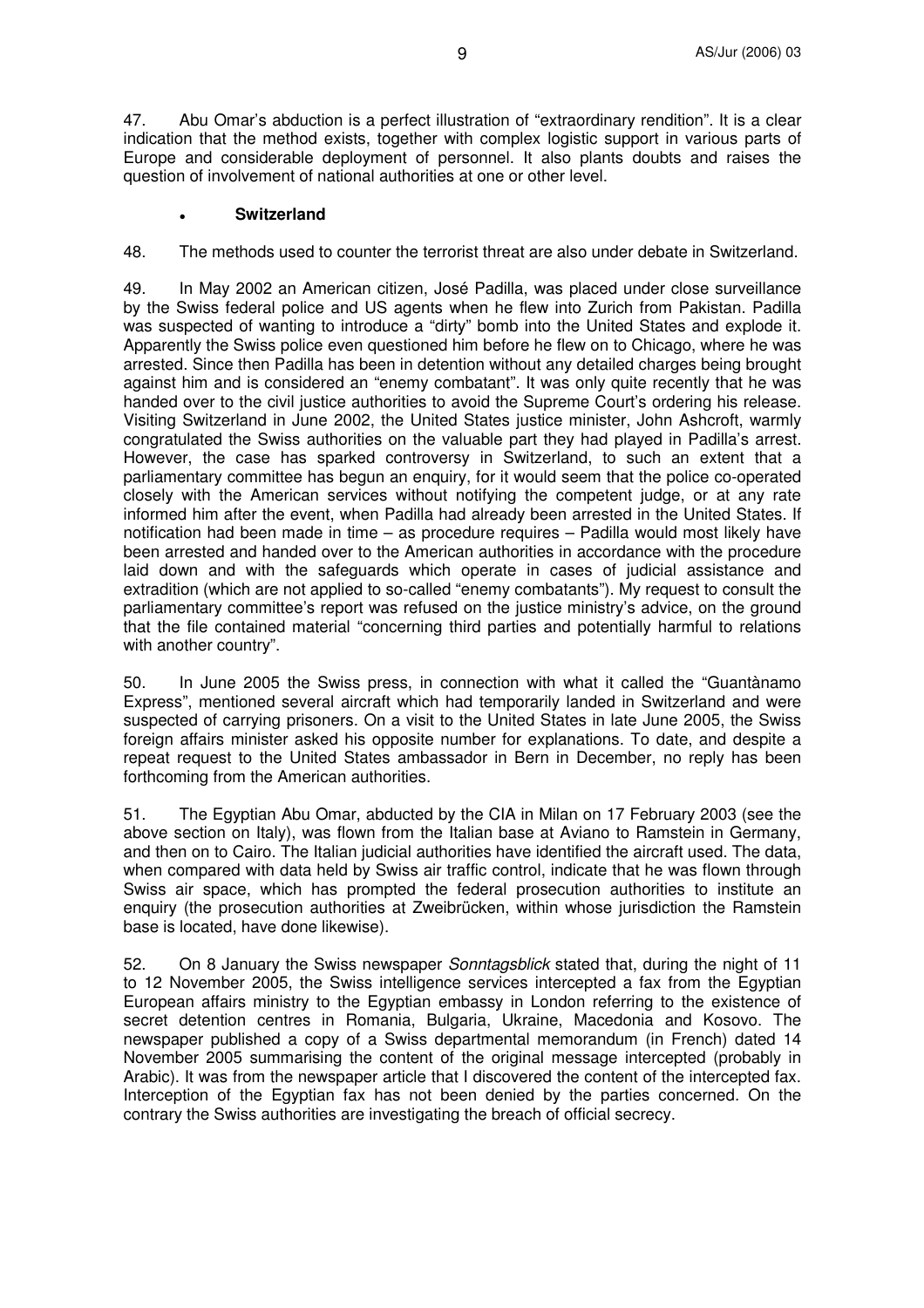53. The foreign affairs minister stated in an interview published on 15 January 2006 that the Swiss authorities would co-operate with me "as far as possible".

## **B. Debate in North America**

54. In the United States, the authorities' attitude in the war on terrorism and the controversial methods used by the CIA in that connection have also aroused controversy.

55. The CIA action programme set up after 11 September 2001 and known as the "GST programme", gives the CIA greatly enhanced powers (apparently comparable to those which existed during the cold war). It allows the CIA to arrest suspects with the help of foreign internal security services, hold them captive abroad, employ interrogation techniques (some of which are very widely regarded as possibly contravening the United States' international undertakings regarding prohibition of torture) and fly prisoners between countries<sup>8</sup>.

56. The facts as reported by several official sources point to higly controversial practices on the part of the American security services.

57. Several prominent figures have openly condemned the practices in question. One can but welcome the perseverance shown by Senator John McCain, who was himself a torture victim in Vietnam and who was responsible for an amendment to the 2006 defence expenditure bill expressly prohibiting cruel, inhuman and degrading treatment of foreign prisoners, whether in CIA hands, in the United States or abroad. The amendment is extremely significant in the context of my report, implying that such treatment was not hitherto prohibited by American law in the circumstances referred to. It also strikes me as fairly revealing that Vice-President Dick Cheney fought, unsuccessfully, to have the McCain amendment not apply to the CIA. However, we cannot be altogether confident of the effects the amendment will have – the press reports that President Bush seems to reserve the right to disregard the amendment in certain circumstances<sup>9</sup>.

58. Similarly, extension of the Patriot Act was agreed to only after fierce debate and resistance in the Senate, and only for six months (during which period it is hoped to make its content more flexible). The fact is that a large number of senators regard the provisions of the Act, which was adopted in the wake of 11 September 2001 and is concerned, in particular, with empowering the FBI to secretly obtain information on telecommunications, as placing undue restrictions on citizens' rights and freedoms.

59. The uproar in the United States over telephone taps which President Bush has authorised, apparently without any legal basis whatever, can only reinforce that sentiment. The revelation by *The New York Times* has further fuelled present controversy.

60. Amnesty International (AI) expressed serious concern about the attitude adopted by the Canadian authorities. As suspect flights had been reported over the country, AI asked the authorities on 22 November 2005 to look into the matter. In an open letter to the Minister of Public Safety and Emergency Preparedness dated 18 January 2006, AI observes that there has still been no serious investigation into these allegations. We have no doubt that Canada, a permanent observer to the Assembly, will shed full light on the allegations.

<sup>&</sup>lt;sup>8</sup> Dana Priest, "Covert CIA Program Withstands New Furor – Anti-Terror Efforts Continue to Grow", *The Washington Post*, 30 December 2005.

<sup>9</sup> Charlie Savage, "Bush could bypass new torture ban – Waiver right is reserved", *The Boston Globe*, 4 January 2006.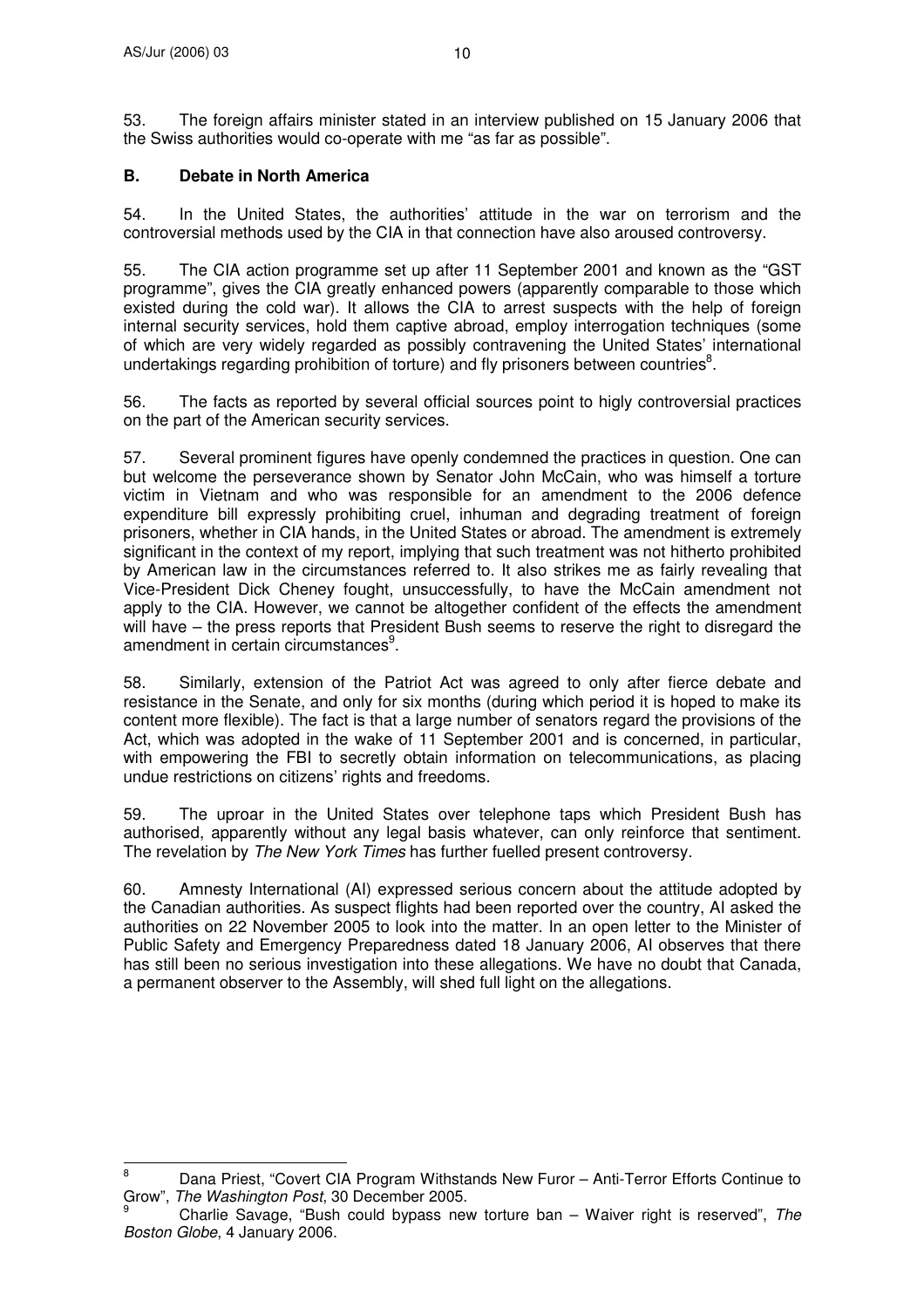## **D. Reminder: anti-terrorist action must respect human rights**

61. The Parliamentary Assembly has made its position very clear, which is that it shares "the United States' determination to combat international terrorism and fully endorses the importance of detecting and preventing terrorist crimes, prosecuting and punishing terrorists and protecting human lives"<sup>10</sup>.

62. Obviously that position is the only possible one and, as far as action on terrorism is concerned, requires close international co-operation, which, however, must be organised on the basis of clear, precise agreements and in compliance with agencies' powers and responsibilities.

63. "Rendition" of prisoners must be carried out in accordance with legal procedure, so that the prisoner is afforded all the legal guarantees to which he or she is entitled, including a fair trial within a reasonable time. In no case should it be made possible for a person to be returned or transferred "in reliance on 'diplomatic assurances' from countries known to engage in the systematic practice of torture and … unless the absence of a risk of illtreatment is firmly established"<sup>11</sup>.

64. It cannot be overemphasised that nothing and no one can justify waiving the principles of the rule of law and respect for human rights and that torture, in addition to being an unreliable way of obtaining information, is in any case absolutely prohibited.

65. As the Assembly has stated, "some human rights (such as the right to be protected from torture or inhuman treatment) are absolute, and should never be interfered with by state authorities, including internal security services."<sup>12</sup> Secret services' role, however fundamentally important to counter-terrorist action, clearly can never place such services above the law.

## **E. Preliminary analysis of the information already obtained**

#### **a. Awareness of Council of Europe member states?**

66. "Rendition" affecting Europe seems to have concerned more than a hundred persons in recent years<sup>13</sup>. Hundreds of CIA-chartered flights have passed through numerous European countries<sup>14</sup>. It is highly unlikely that European governments, or at least their intelligence services, were unaware. And a number of revelations have already been published by the press, especially in America, over the past few years. It is, to say the least, curious that media interest, especially in Europe, suddenly surged after the article in *The Washington Post* in early November 2005.

<sup>&</sup>lt;sup>10</sup> Resolution 1433(2005) on the lawfulness of detentions by the United States in Guantànamo Bay, §1.

<sup>11</sup> Idem, §8.x.

<sup>12</sup> Recommendation 1402(1999) on control of internal security services in Council of Europe member states, §4.

<sup>13</sup> Michael Scheuer, writing in *Die Zeit* of 29 December 2005, referred to "hundreds, but not thousands" of persons held by the United States in the context of "rendition".

<sup>&</sup>lt;sup>14</sup> According to a list obtained from Germany's Office for Air Traffic Safety by the Left Party group in Germany, two aircraft linked to the CIA had landed at airports within Germany in 2002 and 2003, 137 and 146 times respectively. I dare not extrapolate the number of potentially suspect flights in all Council of Europe member states during the period under examination by the 40 aircraft allegedly linked to the CIA!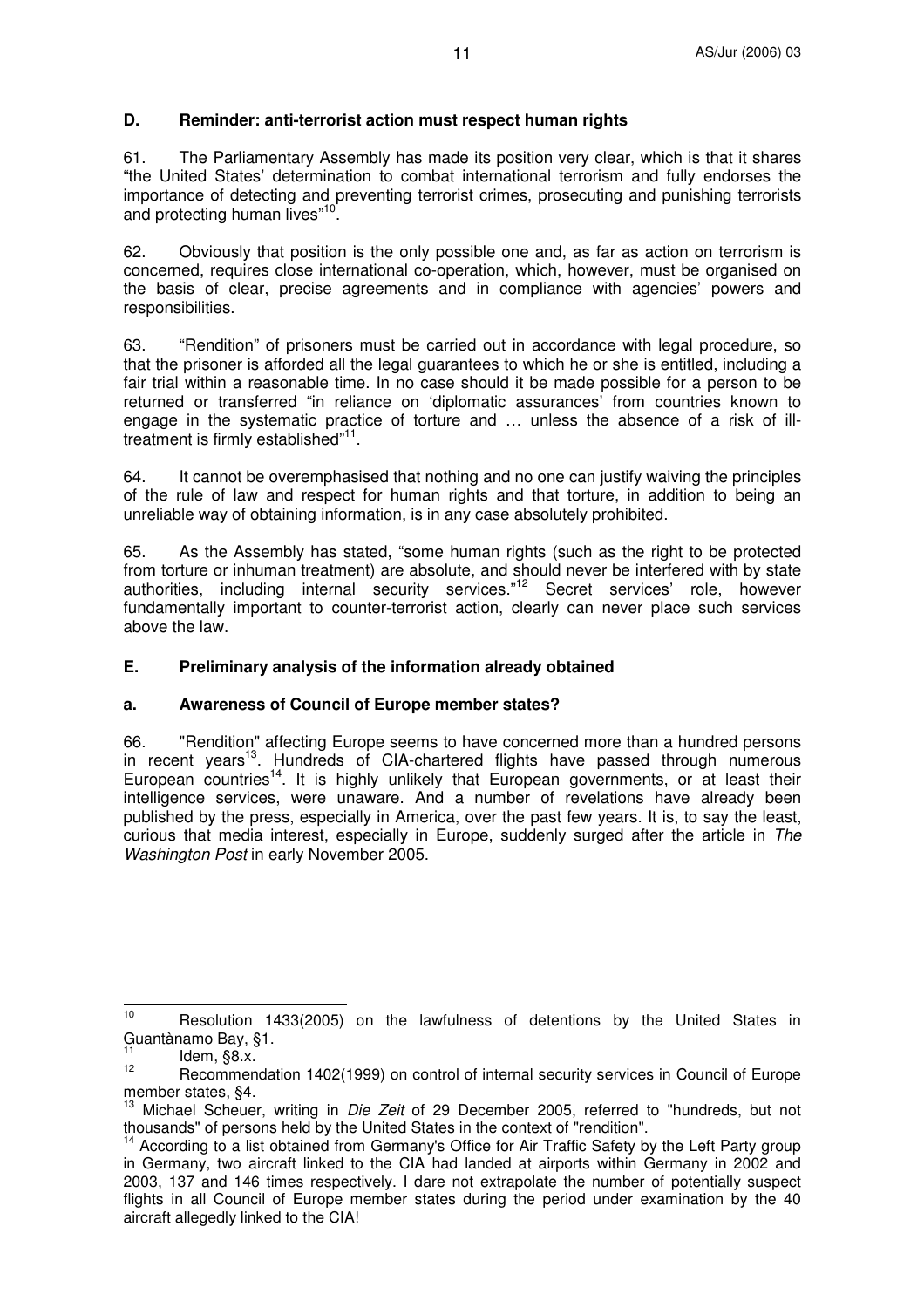68. In the case of Abu Omar it was obvious that the CIA acted without informing the Italian judicial and police authorities. The Milan public prosecutors explicitly state that the action taken by the American service, which they consider constituted a criminal offence, prevented them from competing investigations which they were conducting against Omar and which was on the verge of identifying a network of activists considered potentially dangerous. The Italians' meticulous and highly professional work had thus been undone by the unexpected intervention by CIA agents who, by abducting Abu Omar, had sabotaged a major anti-terrorist operation. This "rendition" is a glaring illustration of the fact that such actions, which infringe the principles of the rule of law, are not only unacceptable from the legal and ethical point of view but also ineffective, or indeed damaging to the fight against terrorism. This lack of cooperation with and confidence in the authorities officially mandated to fight crime is bound to have very serious consequences, challenging the very functioning of the law-based State and its democratic foundation. Similarly, we might add that the American authorities in Ramstein are refusing to co-operate with the German prosecutor responsible for the German strand of the Abu Omar case, on Washington's orders. It is difficult to believe that such an approach to relations between authorities in different countries can provide any valid basis for genuine cooperation among States endeavouring together to combat the worst threats facing us in modern times.

## **b.** *Extraordinary rendition* **and torture – a link known and accepted?**

69. Over the last few months, a number of former officials of the American intelligence services, some of whom had held responsible positions, have given interviews and provided many details of the resources used against actual and suspected terrorists. These statements, which have in fact been corroborated by indiscretions from officials still serving, clearly confirm that the current US Administration seems to start from the principle that the principles of the rule of law and human rights are incompatible with efficient action against terrorism. Even the laws of war, especially the Geneva Conventions, are not accepted or applied. The relocation of prison camps to Guantanamo and elsewhere indicates that even American legal standards are seen as obstacles by the US Administration. "Extraordinary rendition" and secret detention facilitate the use of degrading treatment and torture. It is even the stated objective of such practices, as the following quotations would appear to confirm.

70. Mr Michael Scheuer, one of the architects of the "rendition" system further developed during the Presidency and with the agreement of Bill Clinton, formerly headed the CIA's Bin Laden unit. He stated in an interview with *Die Zeit*<sup>15</sup> that the CIA was within its rights to break all laws except American law. He expressed doubt as to the existence of secret prisons in eastern Europe, given the fact that the US had, in his opinion, sufficient capacity in other places, particularly in Iraq and Cuba.

71. In another interview, given to the *Sunday Herald* in October 2005, Mr Scheuer is reported to have said, on the subject of his knowledge of the use of torture, that he had no doubt about this and that the White House was more willing than the CIA itself to ignore the legal details ("to turn a blind eye to the legal niceties"). The CIA was aware that it would eventually have to take the blame ("The Agency always knew it would be left holding the baby for this one")<sup>16</sup>.

<sup>15</sup> *Die Zeit*, 29 December 2005.

<sup>&</sup>lt;sup>16</sup> Neil Mackay, "These two men are experts on rendition: one invented it, the other has seen its full horrors", *Sunday Herald* (Scotland), 16 October 2005, available at http://www.sundayherald.com/52305.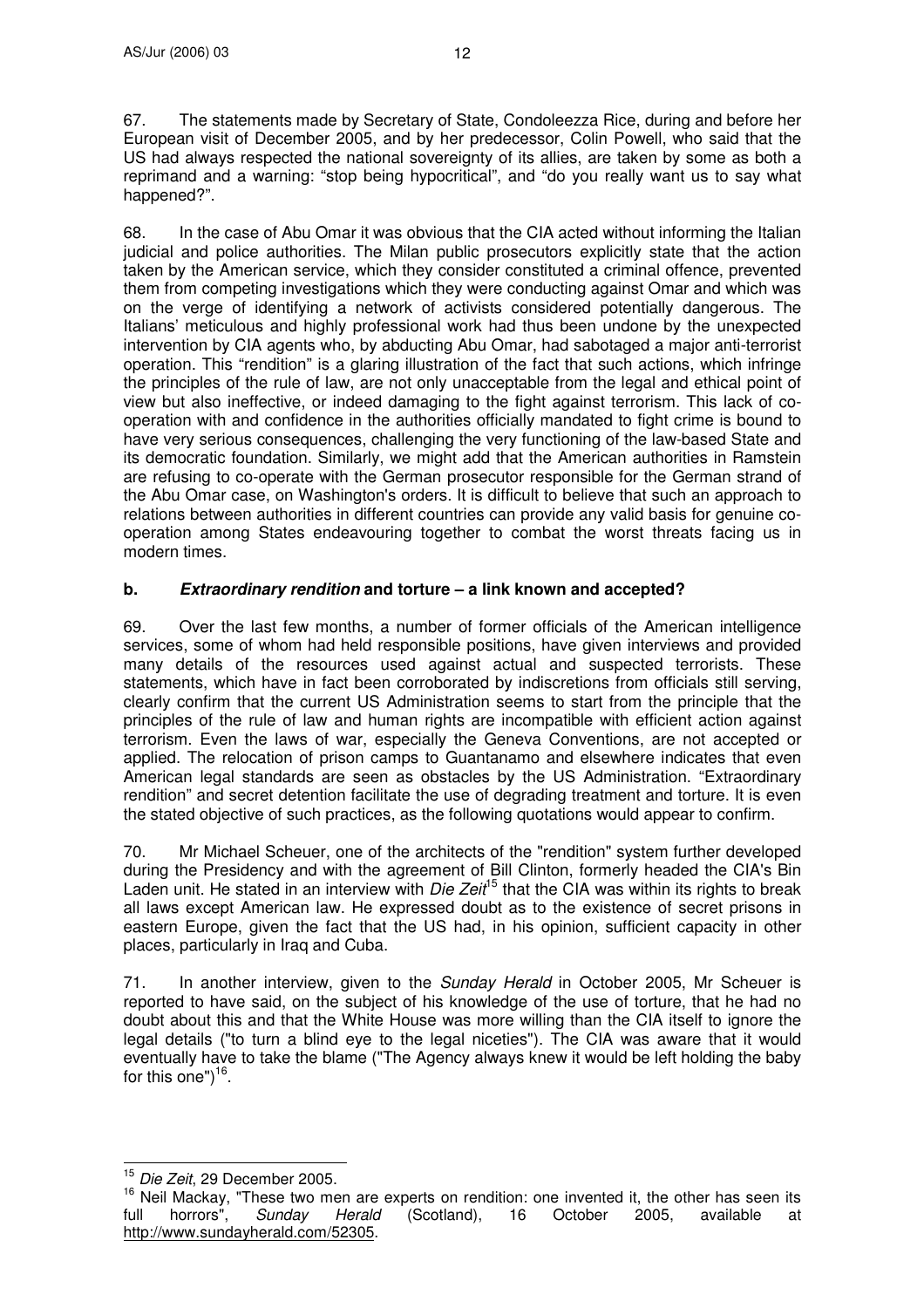72. As early as March 2005, in a CBS interview, Mr Scheuer had admitted knowing that suspects were tortured in Egypt, adding that it was "very convenient" finding "someone else to do your dirty work"<sup>17</sup>.

73. Mr Robert Baer, a former CIA agent interviewed by British journalist Stephen Grey, is reported to have said: "If you want a serious interrogation, you send a prisoner to Jordan. If you want them to be tortured, you send them to Syria. If you want someone to disappear never to see them again - you send them to Egypt."<sup>18</sup> .

74. Mr Vincent Cannistraro, former head of counter-espionage in the CIA is reported to have said that a Guantánamo detainee suspected of belonging to Al-Qaeda and who was refusing to co-operate provided better information after being "rendered" to Egypt: "They promptly tore his fingernails out and he started to tell things"<sup>19</sup>. Mr Cannistraro also reportedly said that Egyptian prisons were full of men without finger and toenails. "It's crude, but highly effective, although we could never condone it publicly. The Egyptians and Jordanians are not that squeamish<sup>"20</sup>. Lastly, he also said that only someone "deaf, dumb and blind" could believe that the Syrians did not used torture, despite their claims to the contrary<sup>21</sup>.

75. Some officials who have remained nameless have given even more direct evidence. A CIA member directly involved in "renditions", for instance, was quoted by *The Washington Post* back in December 2002 as saying "We don't kick the [expletive] out of them. We send them to other countries so they can kick the [expletive] out of them"<sup>22</sup>.

76. "If you don't violate someone's human rights some of the time, you probably aren't doing your job": this was allegedly said by one official who had supervised the capture and transfer of alleged terrorists<sup>23</sup>.

77. Another official directly involved in "renditions" said that he knew the persons concerned would probably be tortured ("I ... do it with my eyes open") $^{24}$ .

 $\frac{17}{12}$ . Ibid.

<sup>18</sup> Stephen Grey, "America's Gulag", *The New Statesman*, 17 May 2004, available at

http://www.newstatesman.com/200405170016. 19 Knut Royce, "Mixed Reviews from Experts. Critics: Make Case on Deceit, Not Terror"*, Newsday*, 6 February 2003.

<sup>20</sup> Ian Bruce, "Middleman Reveals Al Qaeda Secrets", *The Herald* (Scotland), 17 October 2002.

<sup>&</sup>lt;sup>21</sup> Shannon McCaffrey, "Canadian Sent to Syrian Prison Disputes U.S. Claims against Torture", Knight-Ridder, 1 August 2004.

<sup>22</sup> Dana Priest and Barton Gellman. "U.S. Decries Abuse but Defends Interrogations", *The Washington Post*, 26 December 2002, available at http://www.washingtonpost.com/ac2/wpdyn/A37943 - 2002Dec25?language=printer; also see Doc. 10497, report of the Committee on Legal Affairs and Human Rights on the lawfulness of detentions by the United States in Guantánamo Bay, rapporteur Kevin McNamara.

 $\frac{23}{1}$  lbid.

 $24$  lbid.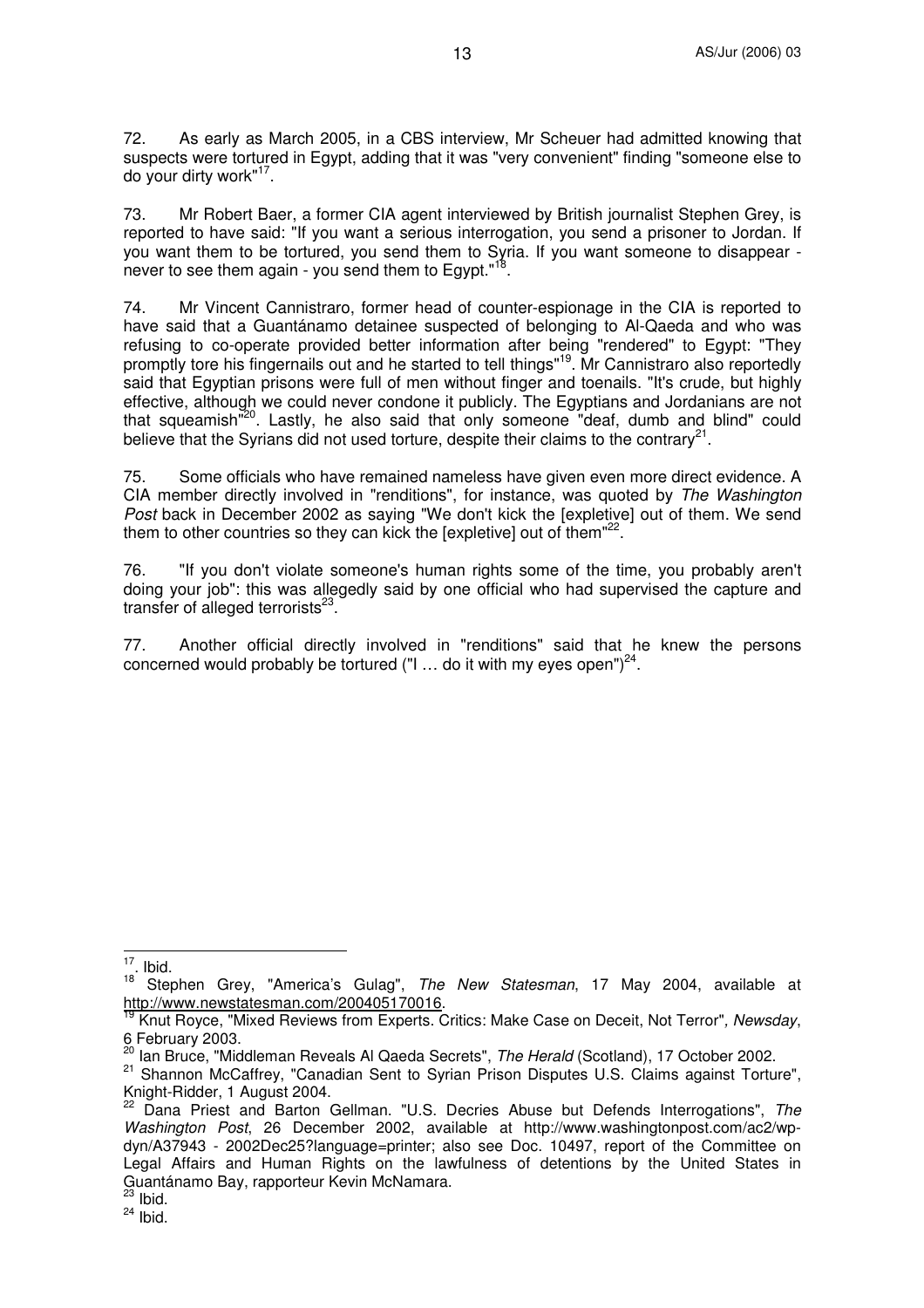78. Some officials of President Bush's administration have said that the CIA in practice uses a narrow definition of what amounts to "knowing" that a suspect has been tortured: "If we're not there in the room, who is to say?" $^{25}$ .

79. Another case of rendition concerns a so-called Muslim militant in Canada, called Arar. Some American officials speaking on condition of anonymity are reported to have said that there was strong evidence that Mr Arar had long been associated with suspected Islamist militants in Canada. They reported that he had confessed under torture in Syria that he had received terrorist training in Afghanistan, and had given the names of his instructors and other details<sup>26</sup>.

80. Others reportedly told *Time* that no American had been in the room in which the Syrians interrogated Mr Zammar. American officials in Damascus gave written questions to the Syrians, who passed back Zammar's answers. State Department officials appreciated this arrangement, which kept the American government out of any torture that the Syrians might use against him. Some State Department officials suspected that he had indeed been tortured<sup>27</sup>.

81. In an interview with Dana Priest (*The Washington Post*) published in March 2005, another CIA official involved in "renditions" described other countries'"assurances" as "a farce"<sup>28</sup>, and admitted that it was widely understood that interrogation practices that would be illegal in the United States were being used<sup>29</sup>. In the same interview, he said that "They say they are not abusing them, and that satisfies the legal requirement, but we all know they do" 30 .

82. It seems, furthermore, that the CIA's partners quite clearly understand the worse than ambiguous attitude it takes to the use of torture; one Arab diplomat from a country actively involved in anti-terror operations and sharing intelligence with the CIA reportedly said that it was unrealistic to believe that the CIA really wanted to verify the assurances given: "It would be stupid to keep track of them because then you would know what's going on […] It's really more like 'Don't ask, don't tell."<sup>31</sup>.

83. In this context, it can be noted that in May 2005 the U.N. Committee against Torture held that the 1984 U.N. Convention against Torture had been violated by Sweden with respect to the removal, to Egypt, of Ahmed Agiza and Mohammed al-Zari, back in December 2001 (see Agazi v. Sweden, CAT/C/34/D/233/2003 of 24 May 2005).

84. Another case concerning a certain Mr Mahdouh Habib, Australian citizen arrested in Pakistan in October 2002, is prompting debate in Australia, highlighting the legal difficulties arising out of the use of torture: "After promising for more than three years that it would charge Mr. Habib, the Bush administration told the Australians in January that it would not prosecute him because the C.I.A. did not want the evidence about Mr. Habib being taken to Egypt, and his allegations of torture, raised in court", Australian officials reportedly said<sup>32</sup>.

 $\frac{25}{10}$  lbid.

<sup>26</sup> Clifford Krauss, "Qaeda Pawn, U.S. Calls Him; Victim, He Calls Himself", *New York Times*, 18 November 2003.

<sup>27</sup> Mitch Frank, "Help from an Unlikely Ally", *Time*, 1 July 2002.

<sup>28</sup> Dana Priest, "CIA's Assurances on Transferred Suspects Doubted", *The Washington Post*, 17 March 2005, available at http://www.washingtonpost.com/wp-dyn/articles/A42072-2005Mar16.html  $29$  lbid.

 $\frac{30}{1}$  lbid.

 $\frac{31}{1}$  lbid.

<sup>32</sup> Raymond Bonner, "Australians Uneasy About U.S. detainee case", *New York Times*, 10 April 2005.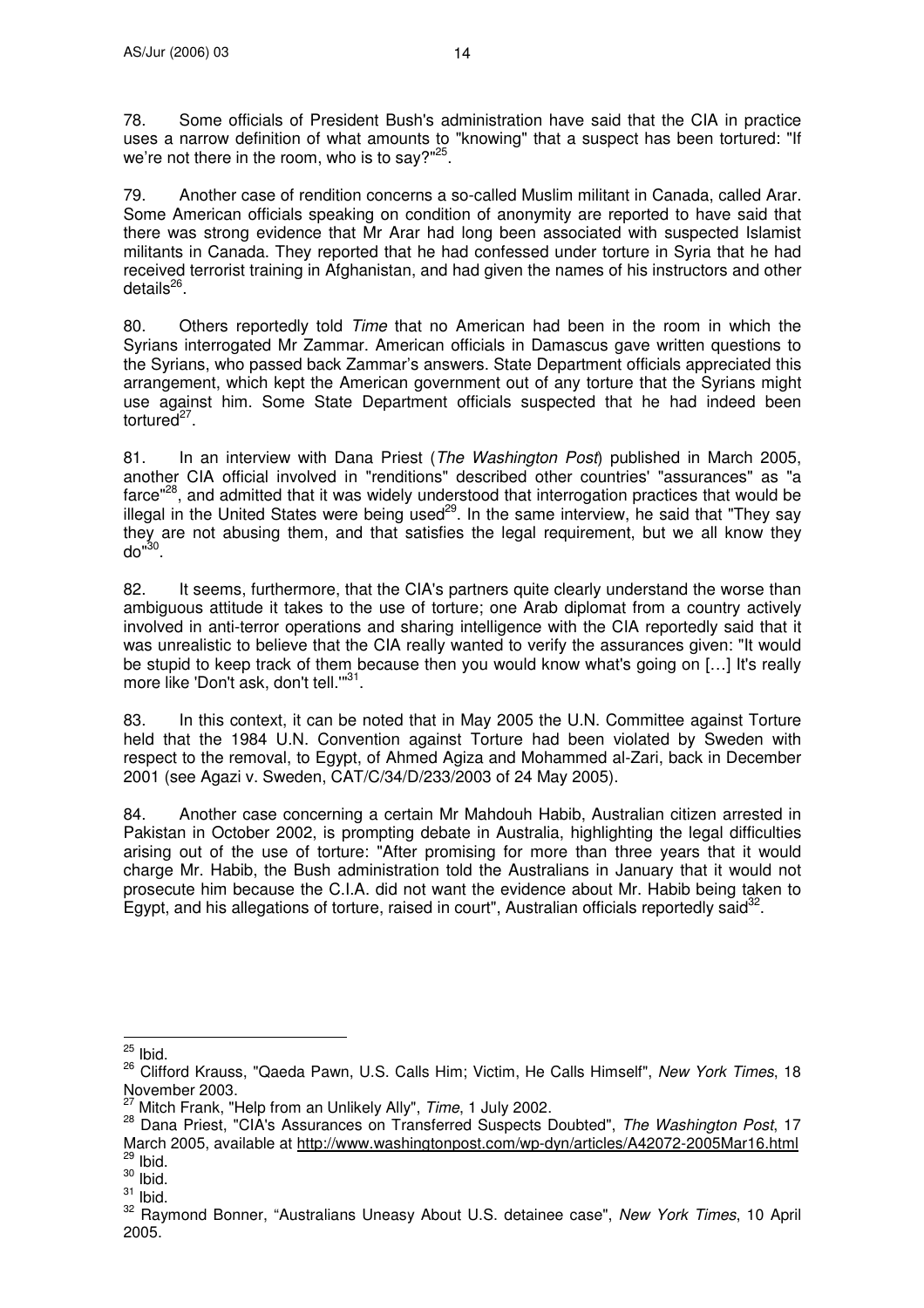85. Drawing on all this concordant information and evidence we can say that there is a great deal of coherent, convergent evidence pointing to the existence of a system of "relocation" or "outsourcing" of torture. Acts of torture, or severe violations of detainees' dignity through the administration of inhuman or degrading treatment, are carried out outside national territory and beyond the authority of the national intelligence services. Does this mean that torture is so easy to use in this day and age? Is it enough for one's own secret services not to be physically present at the place of interrogation and to pretend to have no official knowledge of this practice to state that the law is not being broken? In this context, the statements made by Mr Schäuble, Germany's new Minister for the Interior, appear at the very least highly debatable, if not alarming. He seems to consider that the use of information obtained by dubious means is acceptable, provided that the German services were not perpetrating acts of torture themselves<sup>33</sup>.

86. Did such pointers to the existence of "networked" torture really escape the notice of Council of Europe member states? What is, therefore, the share of responsibility of member states when their airport facilities are used to transport detainees to places where they will be subjected to torture, ie places – dare  $I$  say – of public notoriety ? Is there true co-operation between European states and the United States, or do the former display a respectable kind of duplicity?

87. These assumptions are obviously very serious, but all these questions require plain, honest answers. The opinion to be delivered by the Venice Commission in March 2006 will give us a clearer view of the legal consequences of these practices, including member States' responsibility in the light of the international treaties and the rules of general international law to which they are subject.

88. With specific reference to the awareness among member states' authorities of torture committed by their "partners" in the context of the fight against terrorism, we shall hear a personal account at our Committee's meeting of 24 January 2006 from Mr Craig Murray, former British Ambassador to Uzbekistan. The documents that he has already forwarded to me, and which led me to invite him to give his evidence, appear to be damning for the UK authorities, which seem to have knowingly continued to make use of information obtained under torture and supplied by the Uzbek intelligence services, thereby encouraging the practice of torture. Mr Murray was unable to persuade his authorities to cease doing so, and therefore resigned.<sup>34</sup>

89. Allegations have just been published to the effect that some German executive authorities had themselves, during co-operation with the American FBI, "outsourced" acts of torture, in collusion with the Lebanese and Syrian services. These allegations are currently being checked, and in the light of the statements quoted above such verification would appear necessary and urgent.

#### **c. Secret detention centres**

90. At this stage of the investigations, there is no formal, irrefutable evidence of the existence of secret CIA detention centres in Romania, Poland or any other country. Nevertheless, there are many indications from various sources which must be considered reliable, justifying the continuation of the analytical and investigative work. The information requested from the European Union Satellite Centre and from Eurocontrol should be supplied and evaluated in the very near future. The Egyptian message intercepted by the Swiss services, the authenticity of which is no longer in doubt, contains nothing very new, but it does nonetheless point to a different source regarding the existence of these centres. The Egyptian services have a reputation for efficiency, and there is a great deal of evidence to the effect that they have engaged in very active co-operation in carrying out these renditions.

 $33$  Spiegel online, 16 December 2005; see also the opposite stance adopted by the President of the Constitutional Court, Mr Papier, in the *Handelsblatt*, 26 December 2005.

<sup>34</sup> See in this context the judgment of the House of Lords of 8 December 2005 confirming that information obtained under torture cannot be used in evidence before the courts.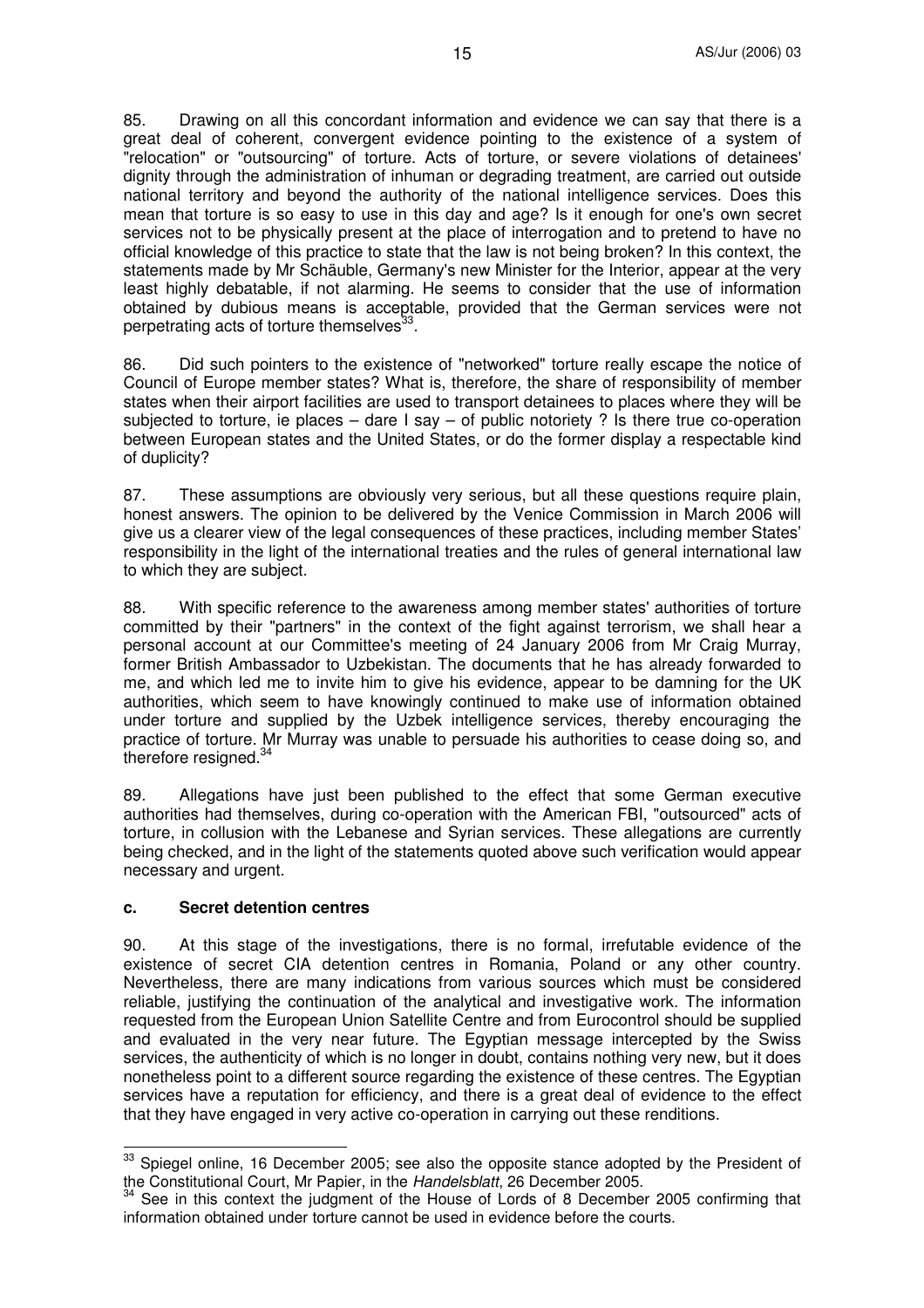## **d. Kosovo and Chechnya**

91. Where Kosovo is concerned, the KFOR detention centre (Camp Bondsteel) is not "secret" in so far as its existence has been well-known for a long time now. Back in 2002 the Commissioner for Human Rights, Mr Gil-Robles, reported on his findings *in situ*. At the hearing with our committee on 13 December 2005 the Commissioner for Human Rights repeated that the Kfor detention centre had "many parallels with Guantanamo: prisoners arrested without recourse to any kind of judicial procedure or legal representation". Nor is Camp Bondsteel open for inspection by the Council of Europe's Committee for the Prevention of Torture (CPT), which has the right to inspect all places of detention in States Parties to the European Convention for the Prevention of Torture (including Serbia and Montenegro), and which has not hitherto obtained authorisation to visit. Negotiations are in progress with KFOR.

92. Where Chechnya is concerned, Mr Bindig's report, which is to be discussed in the plenary sitting of 25 January, reports on numerous cases of "enforced disappearances" and torture, as well as the existence of secret places of detention, all strongly criticised by the CPT in two public statements to which I referred in my December 2005 introductory memorandum, and which are still waiting to be given their due importance by the Committee of Ministers of the Council of Europe.

## **F. Looking ahead to the continuing investigation**

93. The replies from Eurocontrol and the European Union Satellite Centre would appear to be imminent, as the Romanian authorities have now agreed supply satellite photographs of places located on their territory. We will not be able to pronounce on the importance and the scope of this information until a later juncture.

94. The factual elements secured to date, thanks *inter alia* to the action of the Council of Europe, have induced the European Parliament to set up a temporary special committee responsible for investigating any possible unlawful action taken in the context of the fight against terrorism in the European Union member or applicant States. This decision underscores the seriousness of the evidence secured so far. It is felicitous that other international institutions are also dealing with these issues, and the Council of Europe and its Rapporteur will obviously fully co-operate with them.

95. We should also mention the remarkable work being done by various NGOs and numerous investigatory journalists. Such journalists symbolise the commitment of a community which is determined to ascertain the truth and will not allow the fight against terrorism, which is absolutely vital, to justify using unspeakable methods, thereby raising the threat of a lapse into barbarity. Consequently, the officials who are well aware of the fact and who in all conscience cannot accept these methods, provide a major channel for ascertaining the truth. These officials face two contradictory imperatives, namely official secrecy and the ethical duty not to collude in acts infringing human dignity. In this context, whistle-blowing is the expression of civil commitment and courage, rather than an act of denunciation or betrayal.

96. The replies which the Council of Europe's member States must supply under the procedure set out in Article 52 of the European Convention on Human Rights must reach the Secretary General by 21 February 2006. These replies will provide additional material for assessing the situation.

97. Similarly, the legal opinion requested from the Venice Commission will be very important for the conclusions of the final report, particularly in terms of the Council of Europe member States'obligations under the European Convention on Human Rights in order to ensure that their territory, and even their airspace, are not misused, even by friendly and allied third states, for the purposes of human rights violations. National procedures for parliamentary supervision of intelligence services will have to be analysed and, where necessary, improved, in order to ensure that abuse cannot be perpetrated on the pretext of the confidentiality of current procedures. Parliamentarians must also analyse the repeated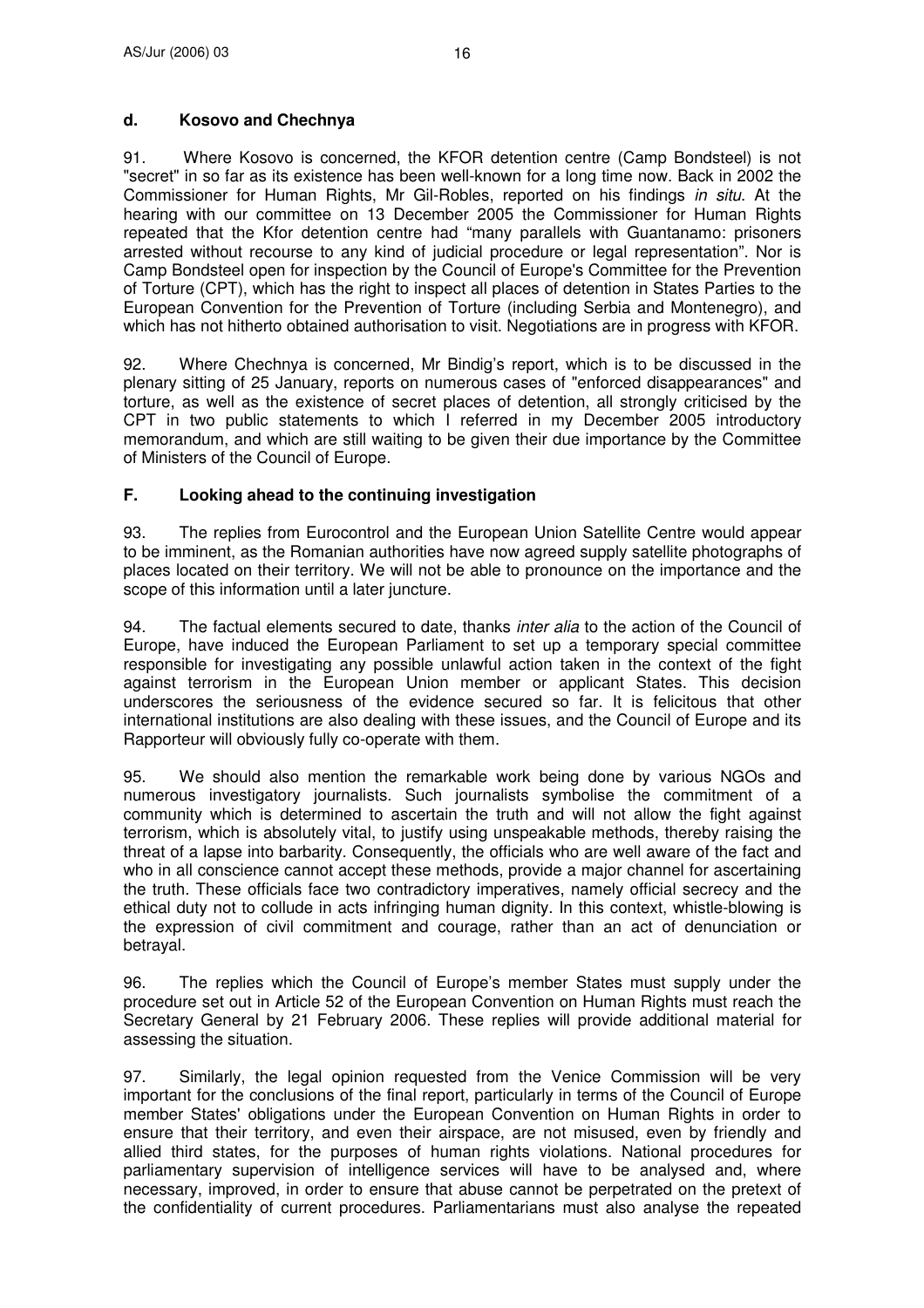recourse by executives authorities to the concepts of "State secrecy" and "higher interests" in withholding information.

98. My experience as the Assembly's rapporteur on this particularly sensitive and substantial subject also makes me wonder about the resources at the Parliamentary Assembly's disposal for conducting this kind of inquiry. When national procedures cannot appropriately deal with investigations into possible human rights violations which are more than individual cases (for which the European Court of Human Rights has jurisdiction) and which transcend borders, we are justified in wondering whether the current instruments are still equal to the task. Instead of one single member as Rapporteur with the support of the normal resources of the Committee's secretariat, already overwhelmed by other current reports, we might seriously consider whether setting up a true committee of inquiry, assisted by experts and holding more extensive investigatory powers, might not be a better solution and more able to deal with these new important challenges.

99. As we have said, no cogent evidence has yet emerged on the existence in Europe of detention camps like the one at Guantanamo Bay. On the other hand, it has been proved (and in fact never denied), that individuals have been abducted, deprived of their liberty and all rights, and transported to different destinations in Europe, to be handed over to countries in which they have suffered degrading treatment and torture. This is serious enough to justify the continuation of the Council of Europe's inquiries and strenuous efforts from all member States to ascertain the truth.

100. There is a heated public debate in America on the requisite resources for fighting terrorism. The fact that detention and interrogation centres have been relocated to other countries is proof that the authorities are fully aware that the methods used are incompatible with the American legal system. Europe must clearly and unambiguously declare that it refuses outright to tolerate such doings in its territory, or anywhere else.

101. It is equally unacceptable and appalling to ease one's conscience by delegating such tasks – illegal secret detention and use of torture – to third countries (which have long been the target of high-profile specific and repeated denunciations of very serious human rights violations and the lack of any kind of democratic control).

102. In fact, we must go beyond ascertaining the existence or non-existence of secret detention centres in Europe. The issue at stake is even more important than that. The current US Administration obviously considers that the traditional instruments of the democratic State governed by the rule of law – justice, constitutional guarantees of a fair trial, respect for human dignity – are inappropriate for facing up to the terrorist threat. Persons assumed to be terrorists are therefore arrested, interrogated, deported and detained without any rights or safeguards, thus accepting the concrete and inevitable risk of subjecting completely innocent people to such treatment (inside the CIA an internal inquiry is reportedly under way into several cases of individuals who were abducted, imprisoned and tortured, before it emerged that the wrong people had been targeted). Is Europe prepared to accept such an approach? Can we really say that human rights are an obstacle to national security? Can there be any real security without respect for human dignity?

103. The safety and security of citizens and the fight against the terrorist threat are undeniable fundamental priorities for democracies and an immense challenge to the State founded on the rule of law. In a remarkable judgment handed down in June 2004, the US Supreme Court used the following very clear terms: "The point at issue in this case is nothing less than the essence of a free society. If this national is still attached to the ideals symbolised in its flag, it must not use the weapons of tyrants to resist an attack by the forces of tyranny". Frank, open dialogue between the institutions on both sides of the Atlantic is necessary, indeed absolutely vital, if we wish to implement the most effective means of combating the new threats facing us. This can only be achieved if one side answers the questions and the other is genuinely prepared to ask them.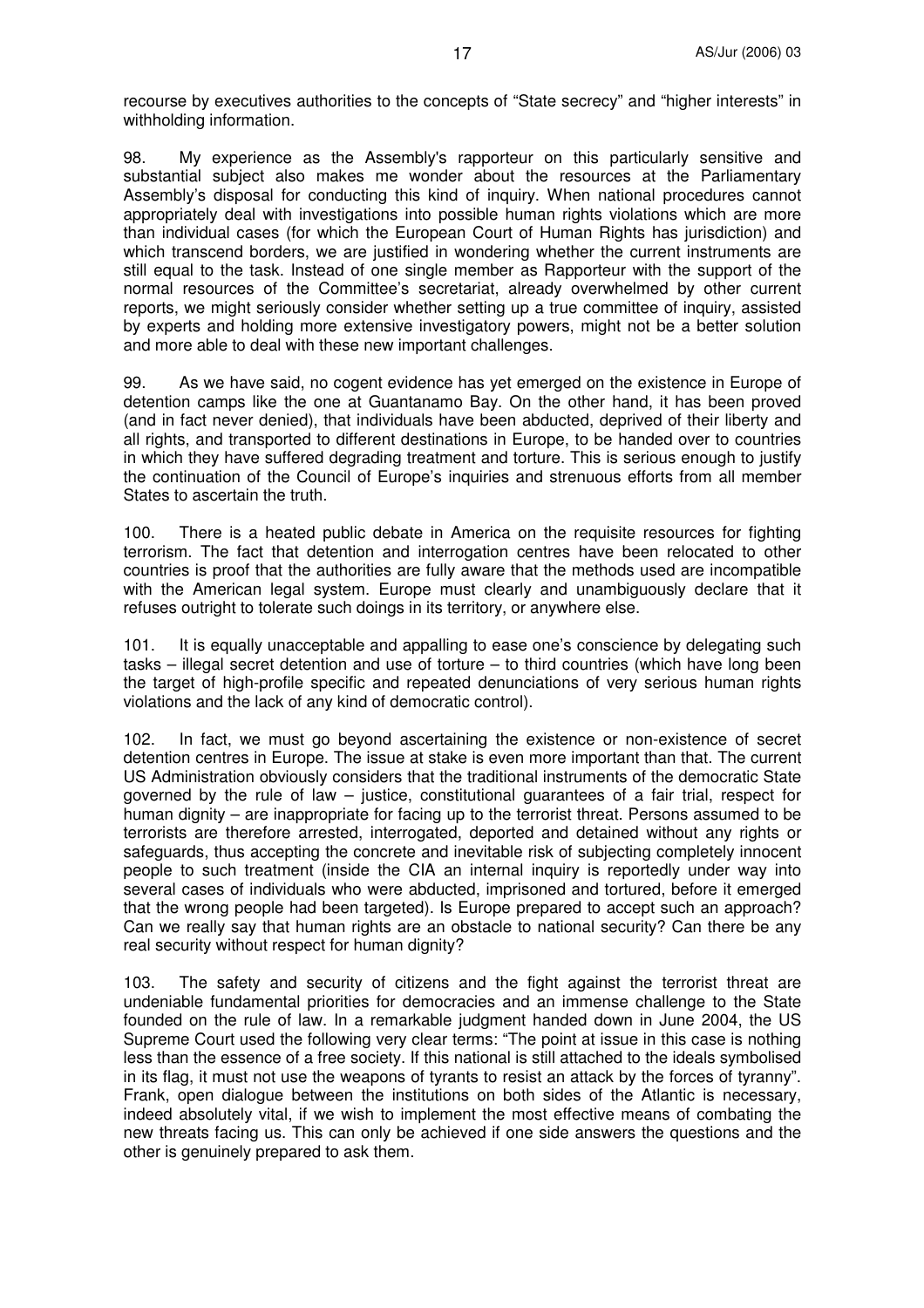\* \* \*

*Update: 23.01.06*

On 23<sup>rd</sup> January 2006, the Rapporteur received information from both the EU Satellite Center and Eurocontrol. He will now undertake an analysis of the information (satellite pictures, flights records) provided.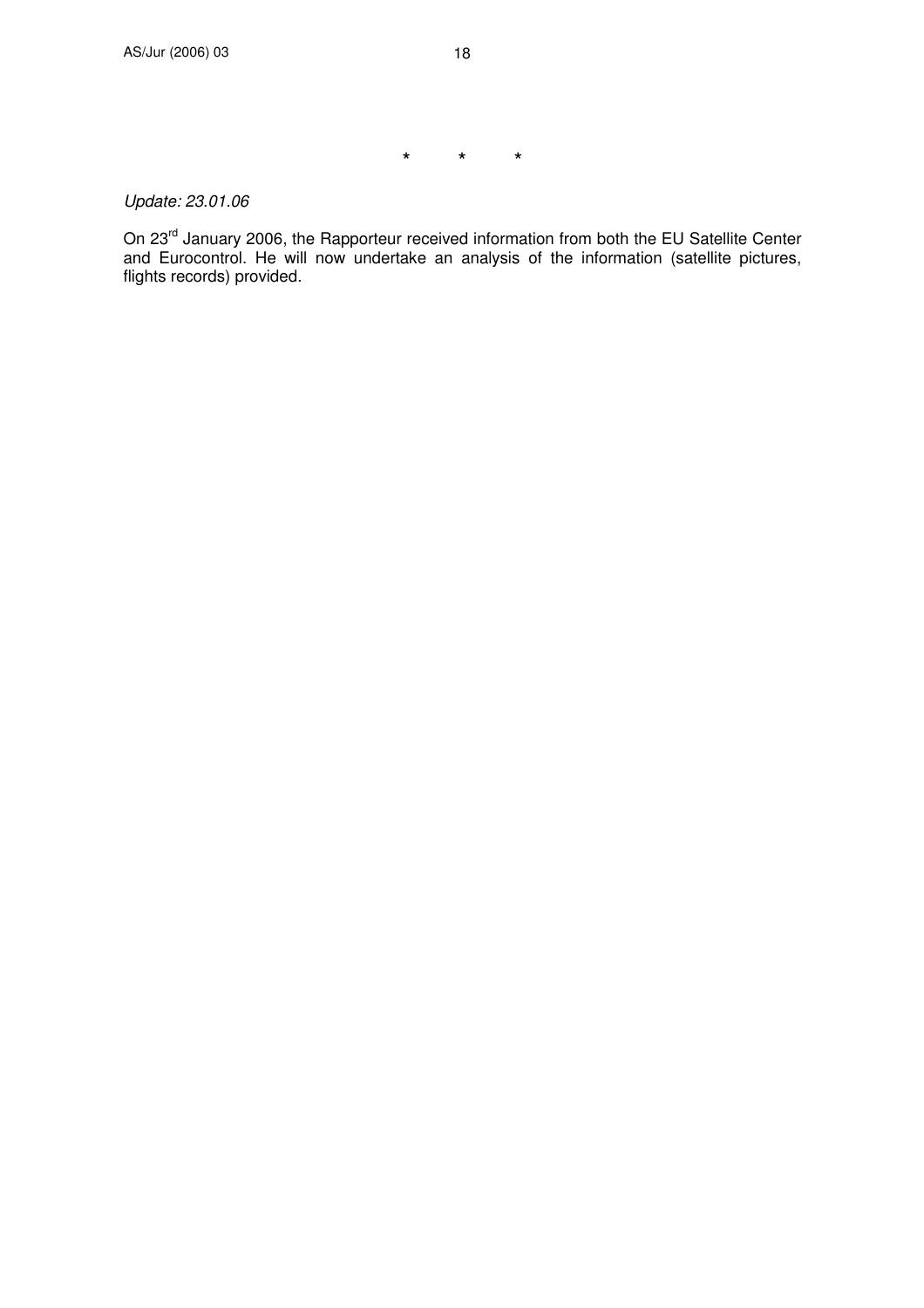#### **APPENDIX I**

**Alleged secret detentions in Council of Europe member states: Background information**

Rapporteur of the Committee on Legal Affairs and Human Rights (AS/Jur): Mr Dick Marty, Switzerland, ALDE (appointed 13.12.2005) Rapporteur for opinion of the Political Affairs Committee: Mr Peter Schieder, Austria, SOC

•Mandate: Doc 10748, Reference 3153 of 25.11.2005

•Expiry date for adoption of the report: 25.11.2007

AS/Jur meeting on 7.11.2005:

- considered the possibility of asking the Standing Committee of the Assembly for an urgent procedure debate
- [provisionally] appointed its Chairperson, Mr Marty, as Rapporteur and instructed him to collect pertinent information and to present his conclusions at the next meeting
- authorised him, if he deemed it necessary, to make fact-finding visits to Poland and Romania in this context
- left it to him, if he deemed it necessary, to address a request for an urgent procedure debate to the President of the Assembly on behalf of the Committee
- invited the Secretary General of the Council of Europe to ask States Parties to the European Convention on Human Rights (ECHR) for information on this subject (Article 52)

14.11.2005: Letters to US authorities (Observer to the CoE), and Polish and Romanian PACE Delegations, asking for information

17.11.2005: Reply from Romanian PACE Delegation

AS/Jur meeting on 22.11.2005:

- considered and took note of an information memorandum (AS/Jur (2005) 52 rev 2) submitted by the Rapporteur, decided to declassify it and transmit it to the Bureau with a view to its public distribution at the Standing Committee's meeting in Bucharest on 25 November 2005
- held an exchange of views with Mrs Kathalijne Buitenweg, MEP (Netherlands, Group of the Greens), member of the Committee on Civil Liberties, Justice and Home Affairs of the European Parliament and Mr Emmanuel Crabit, Principal Administrator in the Directorate-General for Justice, Freedom and Security of the European Commission
- asked its Chairperson to table a motion for a resolution on alleged secret detention centres in Council of Europe member States and to propose to the President of the Assembly that the text be referred to the Committee on Legal Affairs and Human Rights for report as soon as possible (letter sent on 24.11.2005)
- 29.11.2005: Letters to Mr Frank Asbeck, Director of European Union Satellite Centre, and to Mr Victor Aguado, Director General of Eurocontrol, asking for their cooperation
- 5.12.2005: Letter from Eurocontrol, informing that they are seeking agreement of member states governing body
- 6.12.2005: Letter from US Ambassador (Observer to the CoE), enclosing public statement made by US Secretary of State on 5.12.2005
- [7.12.2005: Letters from Mr Frattini, Vice-President of European Commission to Mrs Benita Ferrero-Waldner, European Commissioner, and to Mr Jacques Barrot, Vice-President of European Commission, asking for support for Mr Marty (concerning EU Satellite Centre and Eurocontrol respectively)]
- 9.12.2005: Interim provisional reply from EU Satellite Centre
- 12.12.2005: AS/Bur invited the national parliaments to cooperate fully with Mr Marty in the preparation of his report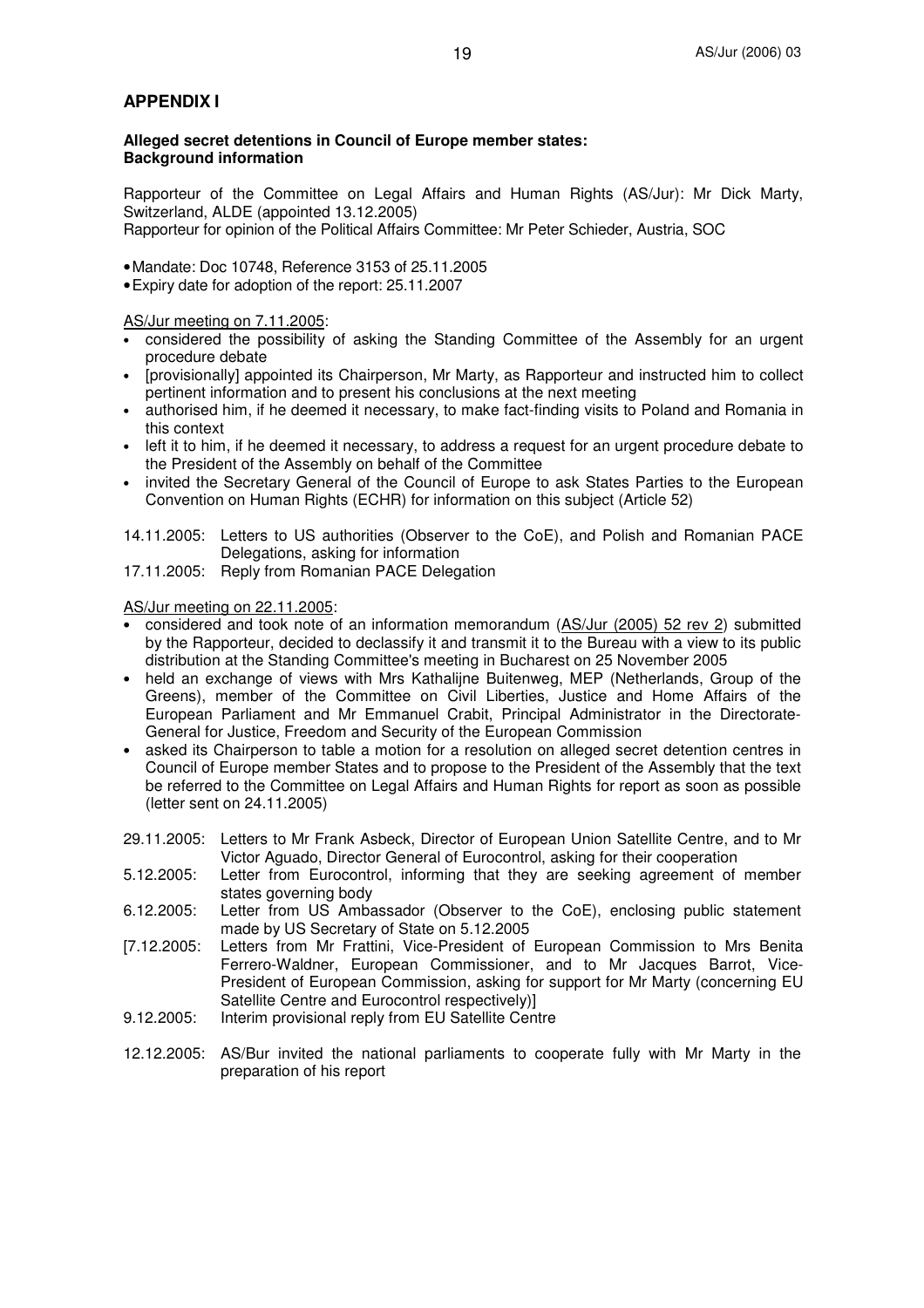AS/Jur meeting on 3.12.2005:

- held an exchange of views with Mrs Maud de Boer Buquicchio, Deputy Secretary General of the Council of Europe, Mr Alvaro Gil-Robles, Council of Europe Human Rights Commissioner, Mr Cem Özdemir, member of the European Parliament (Germany, Group of the Greens/European Free Alliance), and Mr Emmanuel Crabit, Principal Administrator in the Directorate-General for Justice, Freedom and Security of the European Commission
- heard a statement by the Rapporteur on developments on this issue since the last meeting,
- approved a public statement by the Rapporteur
- authorised the Rapporteur to go to the seats of the European institutions and to make factfinding visits to certain Council of Europe member states if he deemed it necessary
- decided to ask the European Commission for Democracy through Law (Venice Commission) to prepare a legal opinion assessing the legality of secret detention in the light of Council of Europe member states' international obligations, in particular the European Convention on Human Rights and the European Convention for the Prevention of Torture, and expressed the wish that this opinion be submitted as soon as possible
- asked its Chairperson to submit to the Bureau a request for an urgent procedure debate on «the alleged secret detentions in Council of Europe member states" during the Assembly's January 2006 part-session
- 14.12.2005: Letter to Mr Brian Ross, Journalist ABC
- 14.12.2005: Letter to Mr Lenn Downie, Editor, Washington Post
- 14.12.2005: Letter from Mr Frank Asbeck, EU Satellite Centre, informing that the provision of satellite images is not part of the Centre's mission
- 15.12.2005: Letter sent to the Venice Commission requesting a legal opinion (see Appendix III)
- 16.12.2005: "Information Notice" (reply) from Polish Delegation
- 16.12.2005: Letter sent to the President of the Assembly proposing an urgent procedure debate
- 19.12.2005: Letters sent all PACE delegations, enclosing questions which MPs could put to their governments and a list of alleged flight patterns (see Appendix II)
- 21.12.2005: Letter from Washington Post (Mr Downie), informing that it was not possible to disclose their sources
- 21.12.2005: Follow-up letter to Mr Iwinski, Head of Polish PACE Delegation<br>22.12.2005: Letter sent to Mr Javier Solana, SG of the Council of the Euro
- Letter sent to Mr Javier Solana, SG of the Council of the European Union, asking him to authorise EU Satellite Centre cooperation
- 10.01.2006: Letter from Venice Commission: adoption of its opinion foreseen on 17-18.03.2005
- Reminder letter to Mr Victor Aguado, Director General of Eurocontrol + reminder email from AS/Jur secretariat to Mr Solana's secretariat
- 16.01.2005: Reminder messages sent to Mr Iwinski and Mr Ross (ABC)<br>19.01.2006: Letter from ABC (on behalf of Mr Brian Ross) informing th
- Letter from ABC (on behalf of Mr Brian Ross) informing that it was not possible to disclose their sources, but that they could provide the video recording of the report of 5 December 2005 (to which Mr Marty replied that he would indeed appreciate receiving the video recording)
- 23.01.2006: Information received from the EU Satellite Center and Eurocontrol

**\*\*\*\*\*\*\*\*\*\*\*\*\*\*\***

Secretariat contacts:

Mr Andrew DRZEMCZEWSKI, Head of the Secretariat

- Tel: +33 3 88 41 23 26; Fax: +33 3 88 41 27 02; e-mail: andrew.drzemczewski@coe.int Mr Günter SCHIRMER, Secretary
	- Tel: +33 3 88 41 28 09; Fax: +33 3 88 41 27 02; e-mail: guenter.schirmer@coe.int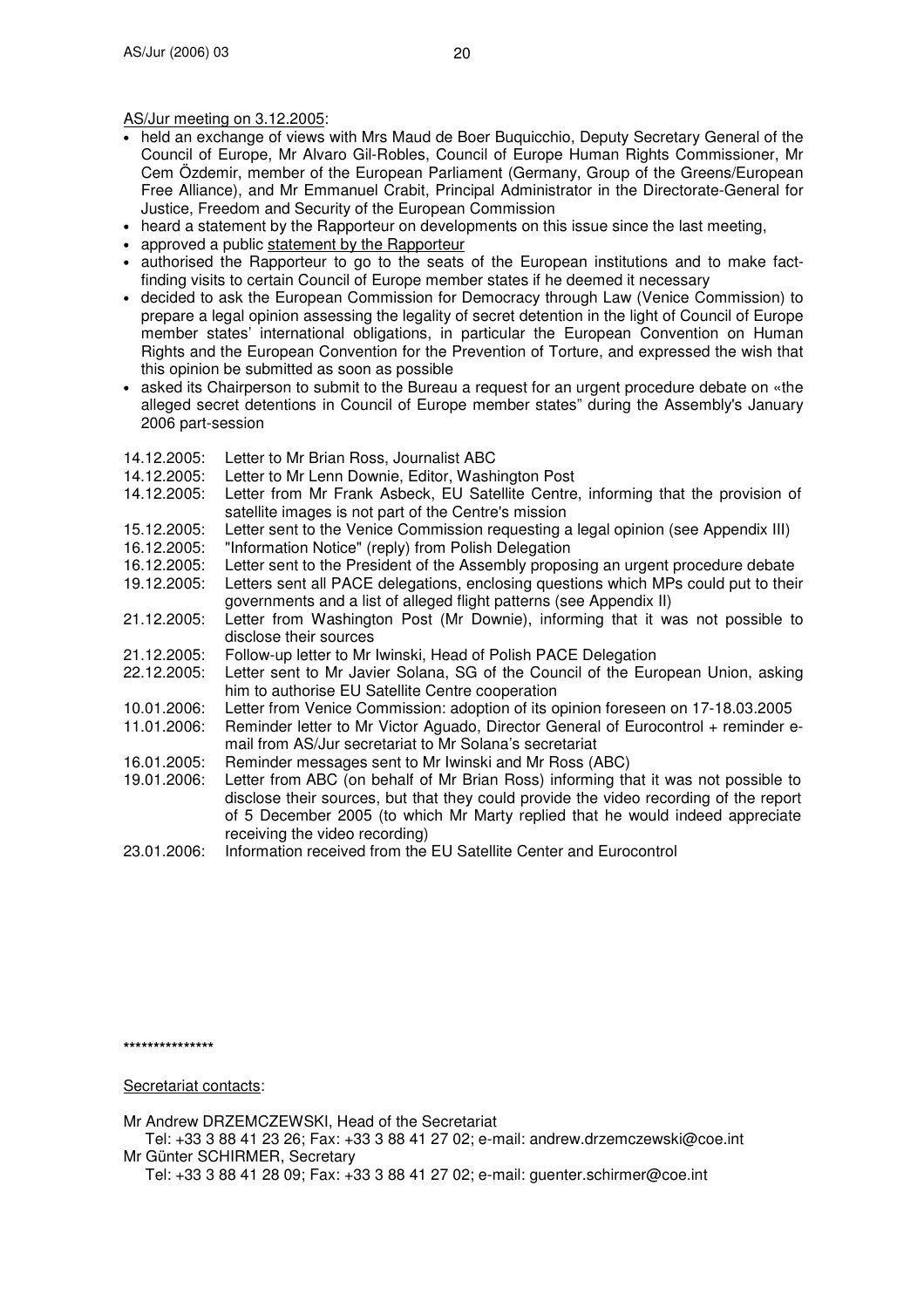#### **APPENDIX II**

**Letter of 19 December 2005 from Mr Dick Marty, Chairperson of the Committee on Legal Affairs and Human Rights to the Chairpersons of the National Delegations**

…

As you are no doubt aware, the Committee on Legal Affairs and Human Rights has instructed me to prepare a report on *"Alleged secret detention centres in Council of Europe member states"* (Doc 10748).

At its meeting in Paris on 13 December 2005, the Committee discussed the action taken on this issue in their national parliaments. I have been asked, at the request of members of the Committee, to prepare a list of pertinent questions which members of parliament could address to their governments. I would be grateful if you could forward this list to the members of your Parliament as soon as possible. The pressure thus brought to bear in national parliaments will reinforce that exerted by international organisations.

I would also be grateful if you could send me replies already given or to be given by your governments to these questions. This information will be extremely useful if the Assembly decides to follow the Committee's proposal to hold an urgent procedure debate on this matter during the January 2006 part-session.

Thanking you in advance for your cooperation, I remain,

…

[Enclosed with this letter was a list of alleged flight patterns of suspected CIA flights.]

#### **Appendix to the letter:**

#### **Questions which members of the Parliamentary Assembly might put to their respective governments in their national parliament:**

#### Secret services:

- Is the Government systematically informed of the activities of foreign secret services (in particular the CIA) on national territory?
- How does it supervise co-operation between the national secret services and those of partner countries? To what extent might the Government have tolerated certain illegal activities by foreign secret services on national territory by adopting a passive attitude?
- Are there any specific agreements with the USA on combating terrorism (possibly providing for the USA to have bases on national territory or even to carry out policing operations independently)?

#### Secret detention centres:

- Does the Government have any information regarding the existence of secret detention centres on national territory or elsewhere in Europe? If so, what information? Since when?
- Have the authorities been contacted by the authorities or secret services of other countries requesting permission for the (secret) detention and/or "rendition" of prisoners on national territory?
- Has the Government requested information from the American authorities regarding the alleged existence of secret detention centres in Europe? If so, what replies has it received to date?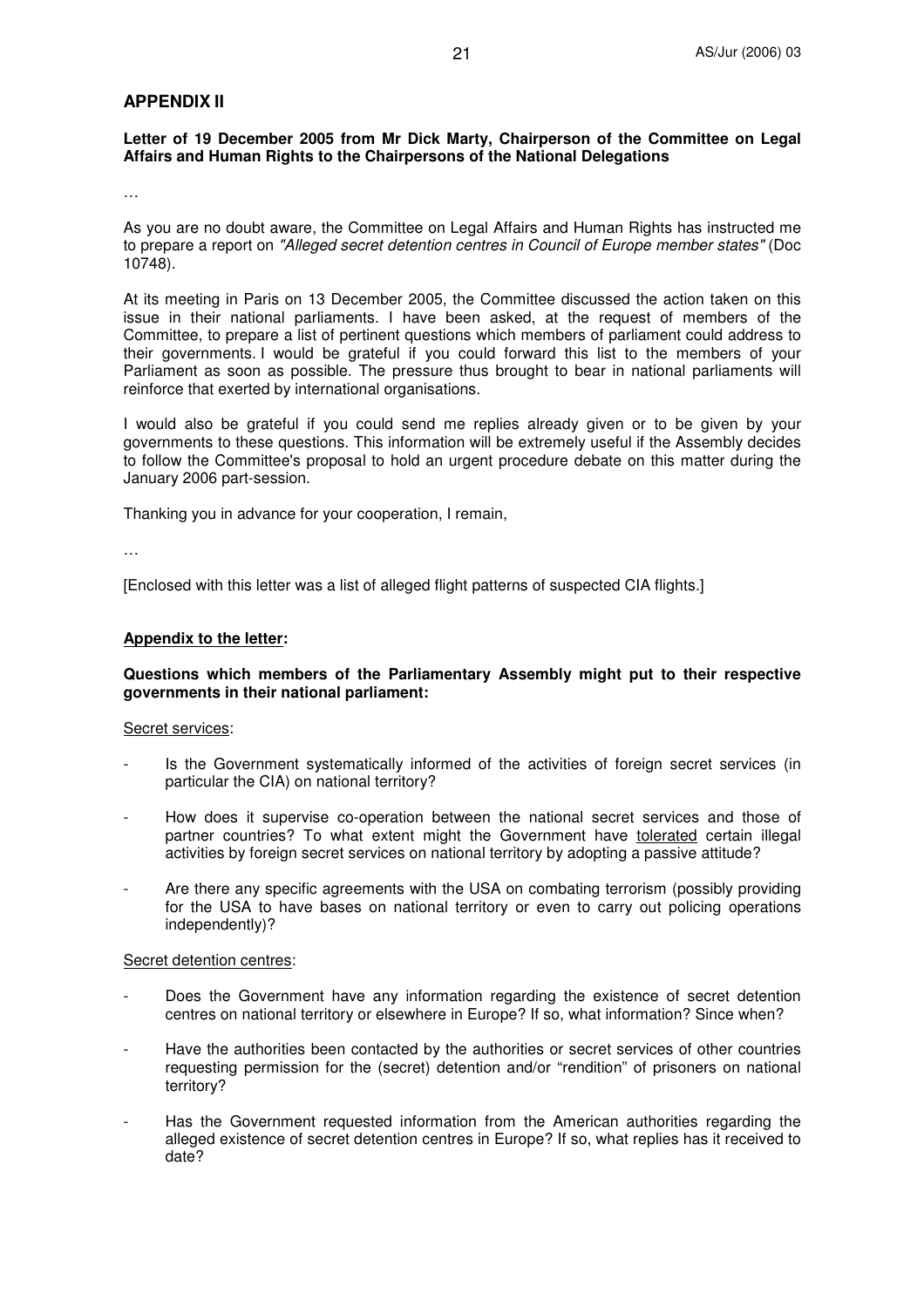#### Flights to, from or over national territory by CIA aircraft/transportation of prisoners:

- Does the Government know of any flights to, from or over national territory by aircraft chartered by the CIA or related agencies (outsourcing)? If so, since when, and how frequent have they been?
- Was permission requested from the Government or the competent authorities for the flights and overflights in question? If so, what was its/their response?
- What information must be provided in support of such requests? Must a list of passengers' names (always) be supplied?
- What implications do the NATO accords or other similar agreements have for the procedures for requesting permission for the alleged flights? Do these procedures only apply to military flights or can they be extended to civilian flights?
- Does the Government know of (or has it tolerated by adopting a passive attitude) the illegal transportation of prisoners on those flights? If so, since when has this been the case?
- What is the legal basis allowing prisoners to be transported *via* national territory by a third country? Has the Government ever authorised this kind of transportation? If so, what kind of assurances can it demand regarding the conditions under which these prisoners are held?
- Does the Government know of any landings on national territory of aircraft which may have carried such prisoners (eg on their way to the Guantanamo Bay base)? If so, please give details.
- Does the Government know of, or has it been passively or actively involved in, the carrying out of abductions by foreign secret services on national territory or that of other states? Have there been any judicial investigations into these cases? If so, what results have there been so far?
- Has the Government requested information from the American authorities regarding alleged flights to, from or over national territory by aircraft chartered by the CIA which may have been used for the illegal transportation of prisoners? If so, what replies has it received so far?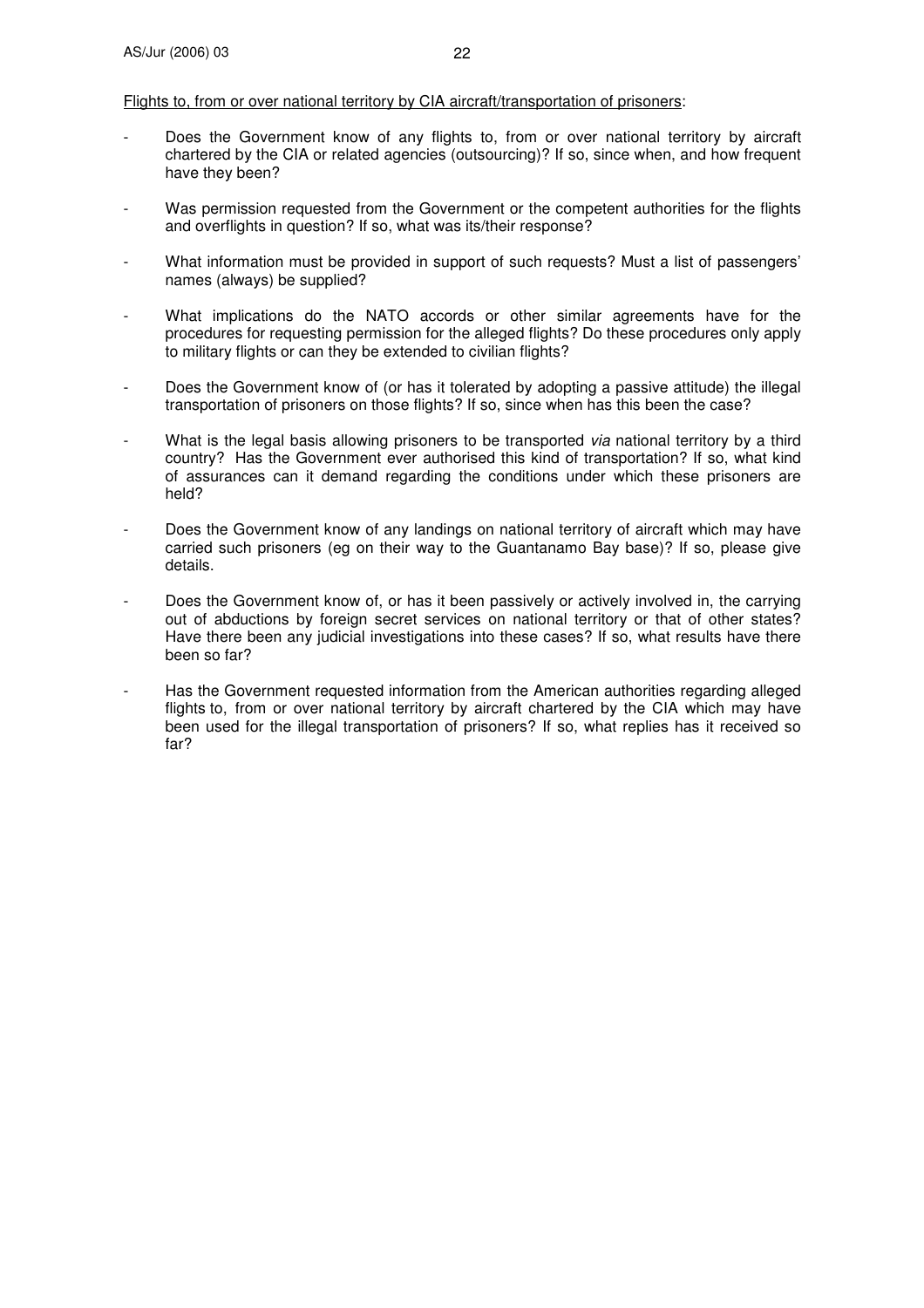#### **APPENDIX III**

**Letter of 15 December 2005 from Mr Dick Marty, Chairperson of the Committee on Legal Affairs and Human Rights to Mr Antonio La Pergola, President of the European Commission for Democracy through Law**

…

As you are no doubt aware, I am preparing a report on "alleged secret detention centres in Council of Europe member states" (PACE Doc 10748 and document AS/Jur (2005) 52 rev 2, copies attached). In this context, I have been mandated by the Committee on Legal Affairs and Human Rights to request a Legal Opinion from the Venice Commission.

The Committee would appreciate receiving an Opinion with respect to the following two inter-related matters:

1. An assessment of the legality of secret detention in the light of Council of Europe member States'international law obligations, in particular the European Convention on Human Rights and the European Convention for the Prevention of Torture. In particular, to what extent is a State responsible if - actively or passively - it permits illegal detention or abduction by a third State or an agent thereof?

2. What are the legal obligations of Council of Europe member States, under human rights and general international law, regarding the transport of detainees by other States through their territory, including their airspace? What is the relationship between such obligations and possible countervailing obligations which derive from other treaties, including treaties concluded with nonmember States?

Bearing in mind that my report is to be presented at the Assembly's session on 23- 27 January 2006, I would very much appreciate it if the said Legal Opinion, or at least an interim or provisional version thereof, could be provided to the Committee on Legal Affairs and Human Rights before the Assembly's January 2006 part-session.

…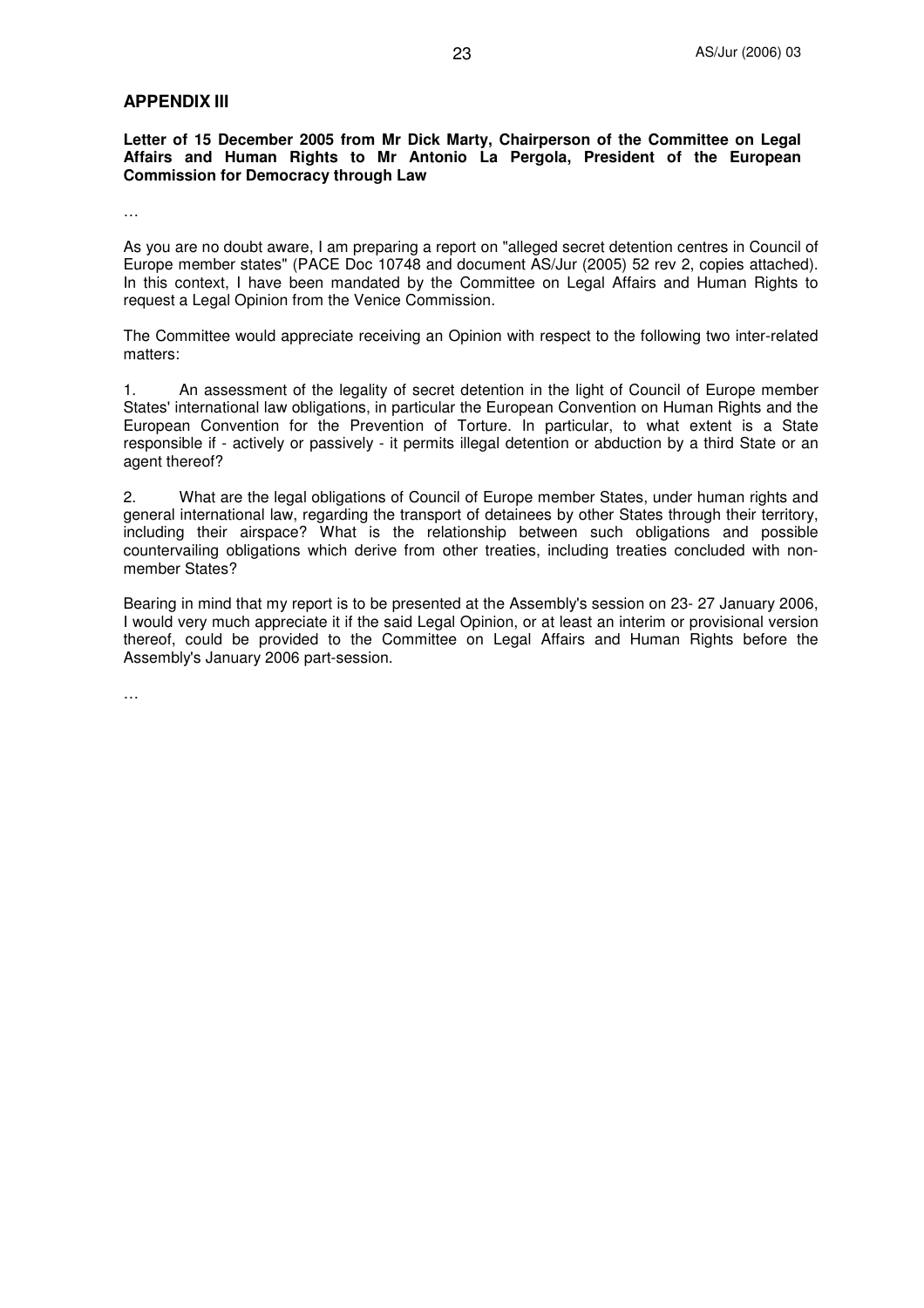## **APPENDIX IV**

**Communication of 21 November 2005 from the Secretary General of the Council of Europe to the Contracting Parties to the ECHR**

#### **Request for an explanation in accordance with Article 52 of the European Convention on Human Rights**

The Secretary General of the Council of Europe,

Having regard to the Convention for the Protection of Human Rights and Fundamental Freedoms (hereafter referred to as "the Convention") and its Protocols;

Having regard also to the case law of the European Court of Human Rights which has given concrete expression to the rights and freedoms guaranteed thereunder and which has affirmed that the law and practice of the High Contracting Parties must comply with the provisions of the Convention and its additional Protocols;

Noting that there have been recent reports suggesting that individuals, notably persons suspected of involvement in acts of terrorism, may have been apprehended and detained, or transported while deprived of their liberty, by or at the instigation of foreign agencies, with the active or passive cooperation of High Contracting Parties to the Convention or by High Contracting Parties themselves at their own initiative, without such deprivation of liberty having been acknowledged;

Bearing in mind the fundamental importance of the safeguards contained in the Convention against arbitrary deprivation of liberty both in their own right and for the protection of the right to life and for upholding the absolute prohibition of torture or inhuman or degrading treatment or punishment;

Considering that, under Article 1 of the Convention, the High Contracting Parties shall secure to everyone within their jurisdiction the rights and freedoms guaranteed therein and that the participation, acquiescence or connivance of the authorities of a Contracting State in the acts of the agents of another State affecting Convention rights may engage the Contracting State's responsibility under the Convention and that such responsibility may also be engaged where that State's agents are acting *ultra vires* or contrary to instructions;

Considering also that unacknowledged deprivation of liberty raises serious questions concerning the effective implementation of, and compliance with, the Convention, notably its Articles 2, 3, 5, 6, 8, 13 and Article 2 of Protocol No. 4 to the Convention;

Acting on the basis of the powers conferred on him by virtue of Article 52 of the European Convention of Human Rights:

- 1. Requests the Governments of the High Contracting Parties to furnish an explanation of the manner in which their internal law ensures the effective implementation of the provisions of the Convention and its additional Protocols, as interpreted by the European Court of Human Rights, regarding the following specific issues:
	- explanation of the manner in which their internal law ensures that acts by officials of foreign agencies within their jurisdiction are subject to adequate controls;
	- explanation of the manner in which their internal law ensures that adequate safeguards exist to prevent unacknowledged deprivation of liberty of any person within their jurisdiction, whether such deprivation of liberty is linked to an action or an omission directly attributable to the High Contracting Party or whether that Party has aided or assisted the agents of another State in conduct amounting to such deprivation of liberty, including aid or assistance in the transportation by aircraft or otherwise of persons so deprived of their liberty;
	- explanation of the manner in which their internal law provides an adequate response to any alleged infringements of Convention rights of individuals within their jurisdiction,